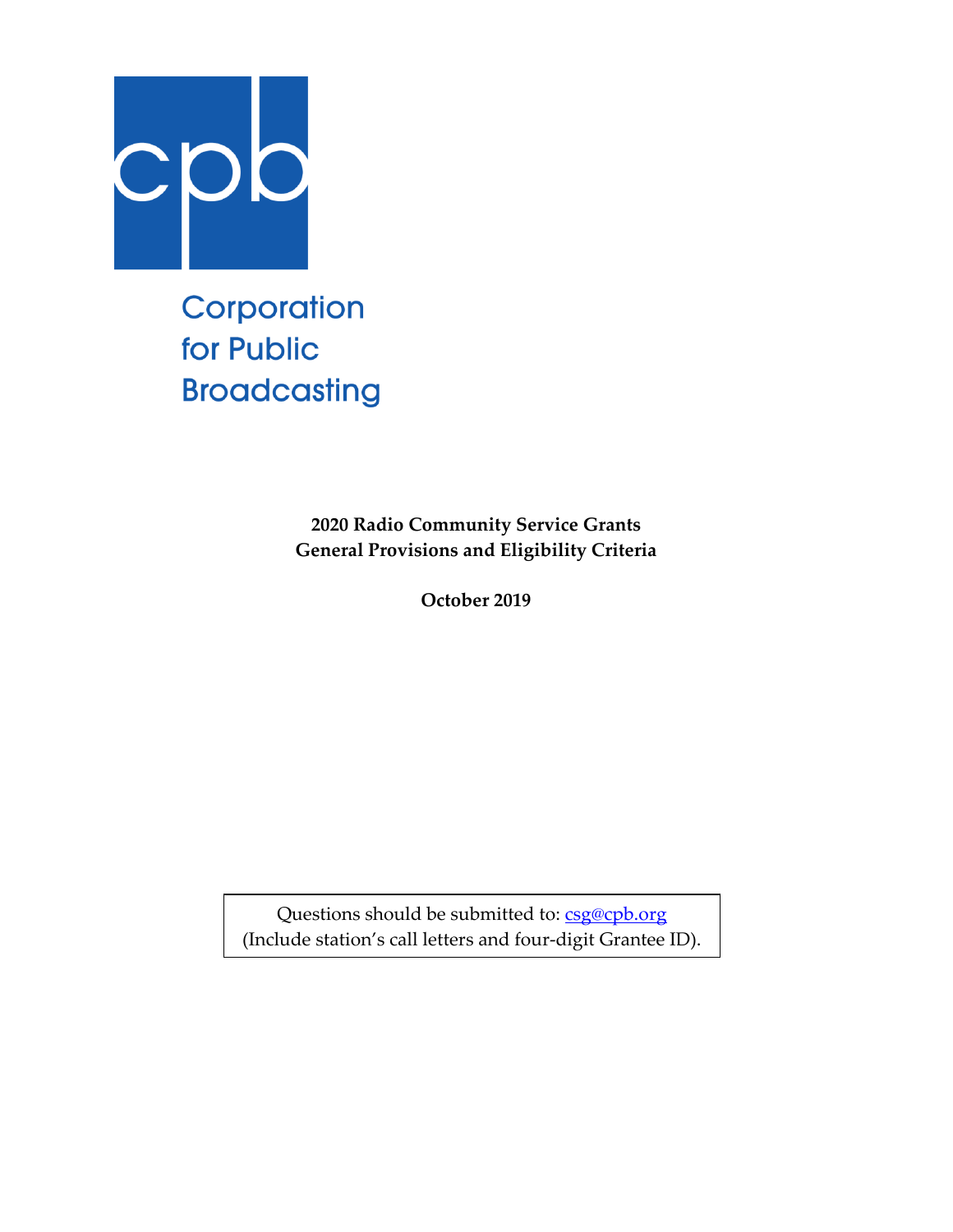# Table of Contents

| PART <sub>I</sub>                                                       |
|-------------------------------------------------------------------------|
|                                                                         |
|                                                                         |
|                                                                         |
|                                                                         |
|                                                                         |
|                                                                         |
|                                                                         |
|                                                                         |
|                                                                         |
|                                                                         |
| Section 12. Permitted CSG Expenditures: Unrestricted and Restricted  16 |
|                                                                         |
|                                                                         |
|                                                                         |
|                                                                         |
|                                                                         |
|                                                                         |
|                                                                         |
|                                                                         |
|                                                                         |
|                                                                         |
|                                                                         |
|                                                                         |
|                                                                         |
|                                                                         |
|                                                                         |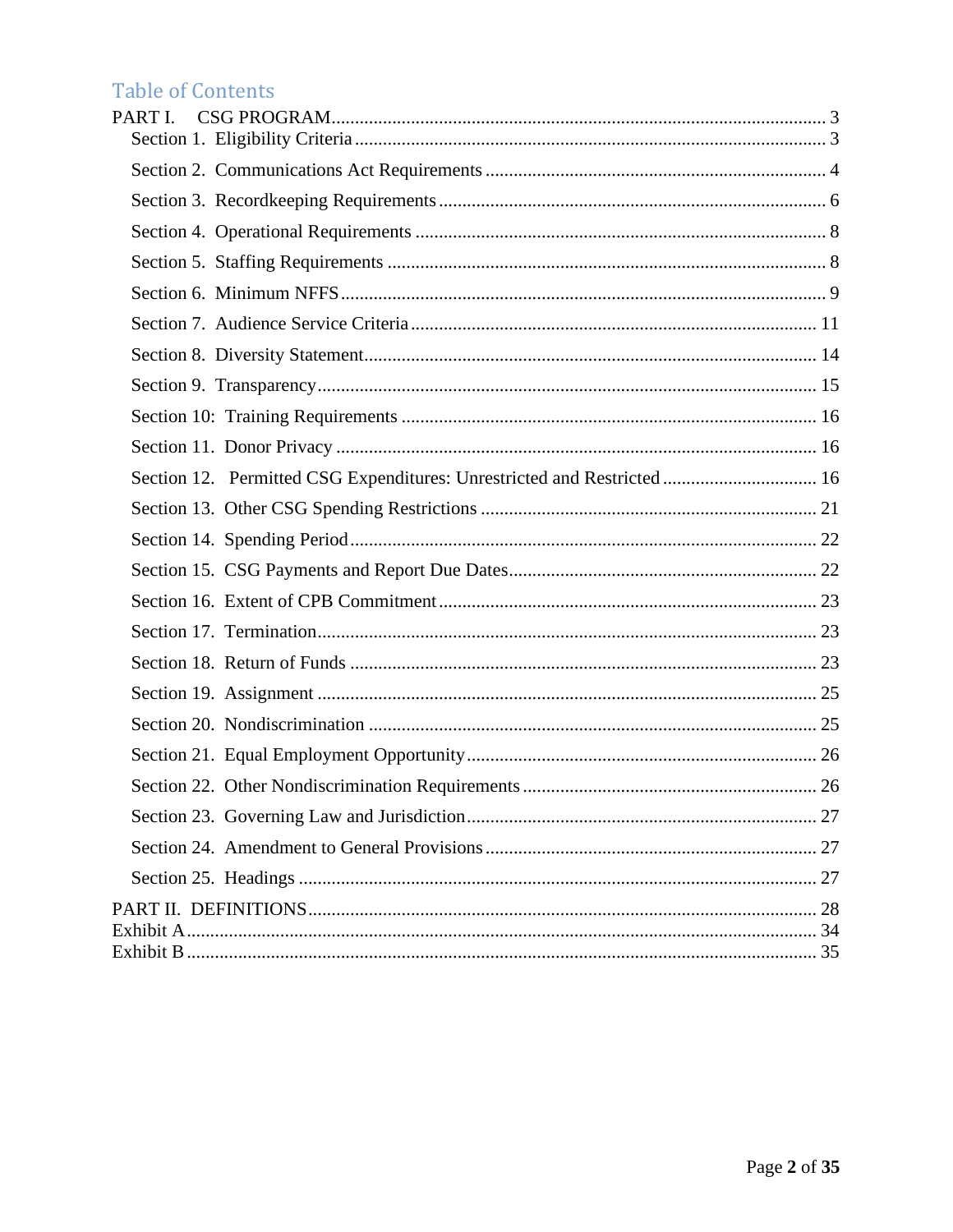

# **2020 Radio Community Service Grants General Provisions and Eligibility Criteria**

These Radio Community Service Grants General Provisions and Eligibility Criteria (General Provisions) set forth the requirements applicable to the Corporation for Public Broadcasting (CPB) Radio Community Service Grant (CSG) program. Part I contains the general requirements for the CSG Program, and Part II defines the terms used herein.

CSG recipients must also comply with requirements in the documents identified in Exhibit A, which is attached hereto and incorporated herein by reference.

# <span id="page-2-0"></span>**PART I. CSG PROGRAM**

# <span id="page-2-1"></span>**Section 1. Eligibility Criteria**

- **A. Eligible Grantee:** An eligible grantee is a Licensee that:
	- **1.** operates one or more radio stations, at least one of which is the Licensee's Flagship Station and meets the eligibility criteria herein; and
	- **2.** received a CSG in FY 2019 or submitted an application to CPB for CSG funding during the open application period; and
	- **3.** is determined by CPB to be a qualified CSG recipient.
- **B. Ineligible Stations:** The following radio stations are not eligible to receive a CSG:
	- **1.** closed-circuit or carrier current stations;
	- **2.** stations that are managed and operated by and for students;
	- **3.** stations that primarily provide training programming to Licensee employees, clients, and/or representatives; and
	- **4.** stations licensed to political organizations.
- **C. Additional Eligibility Criteria:** Grantees in the categories below are subject to the following additional eligibility criteria:
	- **1. Joint Licensees:** Joint Licensees must individually meet the requirements set forth herein and the applicable General Provisions governing their television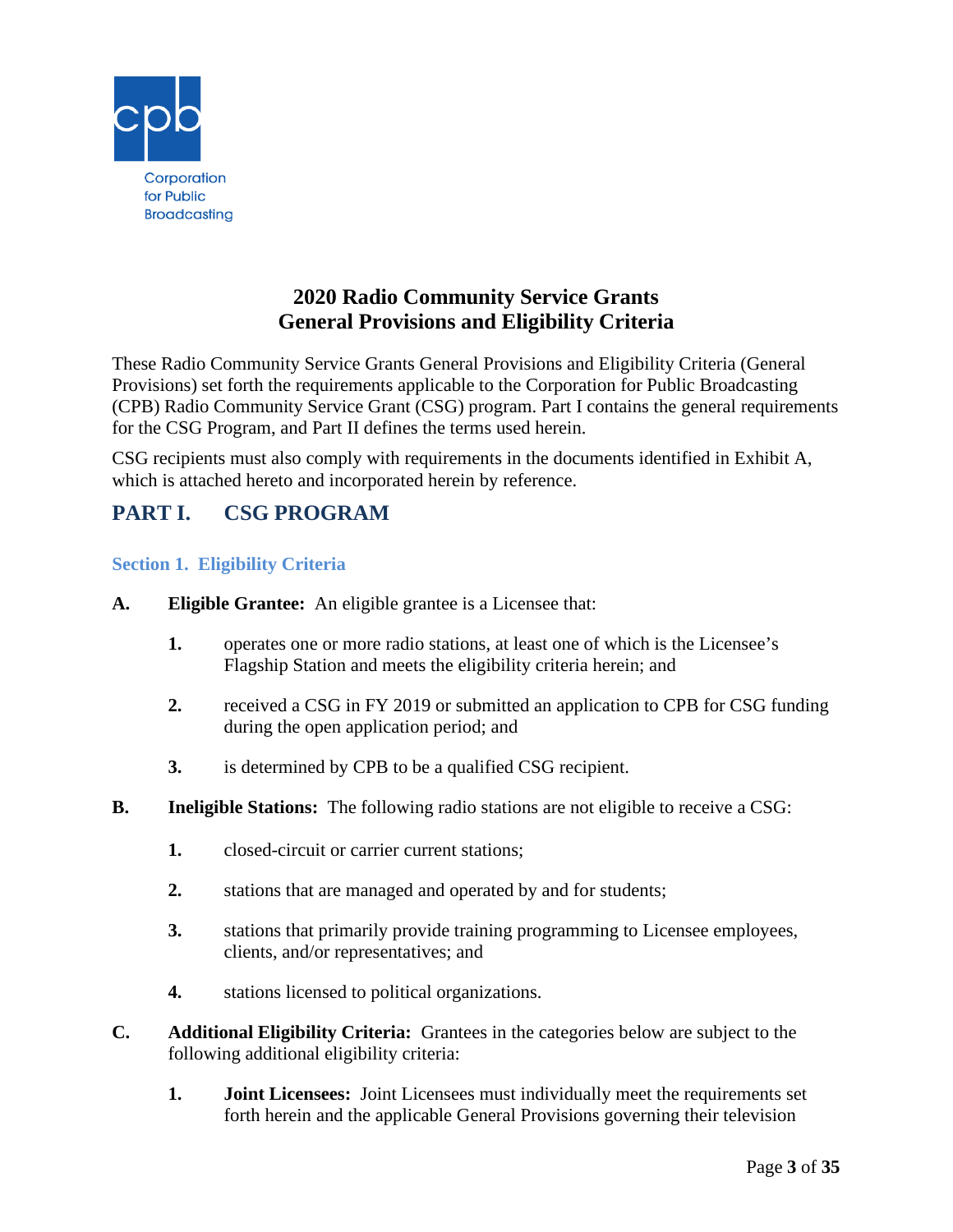CSG. Resources (including but not limited to NFFS, FT employees and FTEs) designated to meet the requirements of one CSG may not be used to meet the requirements for any other CSG.

- **2. Licensees Receiving Multiple Radio CSGs:** Licensees receiving multiple radio CSGs must ensure that each Grantee individually meets the requirements set forth in the General Provisions. Resources (including but not limited to NFFS, FT employees, and FTEs) designated to meet the requirements of one CSG may not be used to meet the requirements for any other CSG.
- **3. Overlapping Stations:** Overlapping stations, owned by the same Licensee, are deemed a single Grantee and do not qualify for separate CSGs.
- **D. Maintaining Eligibility:** Grantee is responsible for compliance with the General Provisions at all times during the Spending Period, and must promptly notify CPB of any non-compliance by email to Director, Radio CSG Policy & Administration, at [csg@cpb.org](mailto:csg@cpb.org) (or the individuals CPB subsequently designates).

CPB reserves the right to reduce or eliminate a Grantee's current or future CSG if CPB determines Grantee is not in compliance with the General Provisions and the CSG Agreement and Certification of Eligibility.

**E. CPB Waiver:** CPB may, in its sole discretion and in exceptional circumstances, waive a non-statutory eligibility criterion listed in Section 1, Eligibility Criteria.

### <span id="page-3-0"></span>**Section 2. Communications Act Requirements**

Grantee may not receive a CSG unless it complies with the applicable provisions of the Communications Act. In its annual CSG Agreement and Certification of Eligibility, Grantee must certify to CPB that it is compliant and will remain so throughout the Spending Period.

Certain requirements of the Act are summarized below. This summary does not include additional provisions of the Act or other applicable laws and regulations. More detailed guidance may be found in the **Compliance Booklet**<sup>[1](#page-3-1)</sup>.

- **A. Open Meetings:** Meetings of Grantee's governing body, its committees and CAB must be open to the public  $(47 \text{ U.S.C. } § 396(k)(4))$ . In addition, CPB requires Grantee to give at least seven days advance notice of meetings, including the time and place, by:
	- **1.** posting notice on its station website;
	- **2.** broadcasting notice on-air between 6 a.m. and 11 p.m., as shown by the station's log;
	- **3.** placing notice in the "Legal Notices" section of a local newspaper in general circulation in the station's primary coverage area; or

<span id="page-3-1"></span> $<sup>1</sup>$  June 2019 edition.</sup>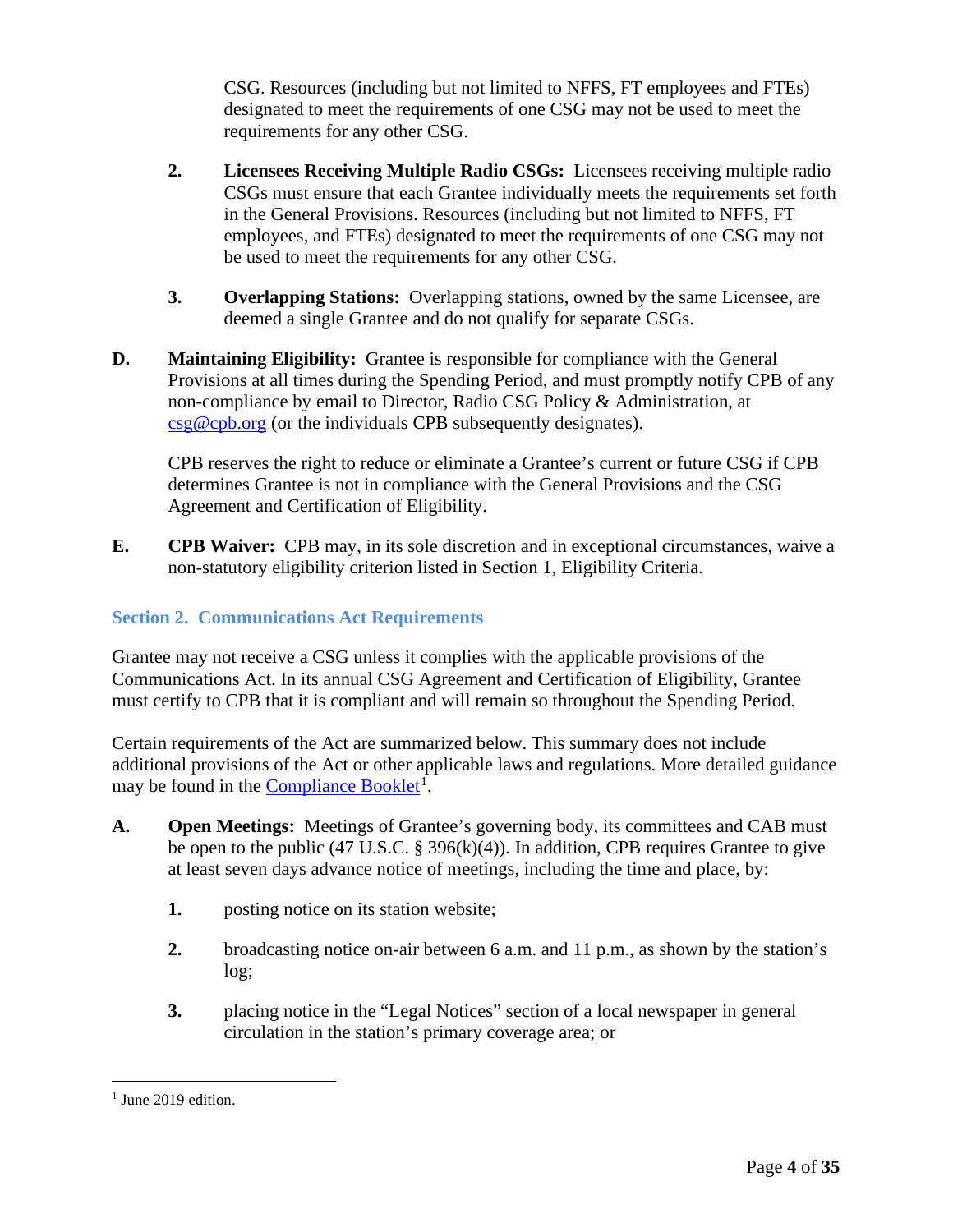- **4.** giving notice through a recorded announcement accessible on the station's phone system.
- **B. Closed Meetings:** Grantee must document why any meetings of its governing body, its committees and CAB were closed and make available to the public a written statement of the reason(s) within a reasonable time after the closed meeting  $(47 \text{ U.S.C.} \text{ } \text{\$ } 396(k)(4))$ . CPB also requires that the written statement be made available for inspection, either at Grantee's central office or on its station website, within 10 days after each closed meeting.
- **C. Open Financial Records:** The Act requires stations to make available to the public their annual financial and audit reports and related financial information they are required to submit to CPB (47 U.S.C. § 396(k)(5) and § 396(l)(3)(b)). CPB also requires that each Grantee post the following documents on its station website:
	- **1.** its most recent audited financial statement or un-audited financial statement for stations exempt from providing audited financial statements; and
	- **2.** its most recent AFR or FSR (whichever is applicable).
- **D. CAB:** All Grantees, other than those owned by a state, political or special purpose subdivision of a state, or public agency, must have a CAB (47 U.S.C. § 396(k)(8)).
	- 1. Grantee must undertake good faith efforts to ensure that its:
		- **a.** CAB meets at regular intervals;
		- **b.** CAB members regularly attend its meetings; and
		- **c.** CAB reasonably represents the diverse needs and interests of the communities served by Grantee's station.
	- 2. The CAB's responsibilities include:
		- **a.** the right to review the station's programming goals;
		- **b.** the right to review the service provided by the station;
		- **c.** the right to review significant policy decisions rendered by the station; and
		- **d.** the obligation to advise the station's governing body on whether the station's programming and other significant policies are meeting the specialized educational and cultural needs of the communities served by the station, and to make recommendations that the CAB deems appropriate to meet such needs.
- **E. Employment Statistical Report:** Each Grantee must: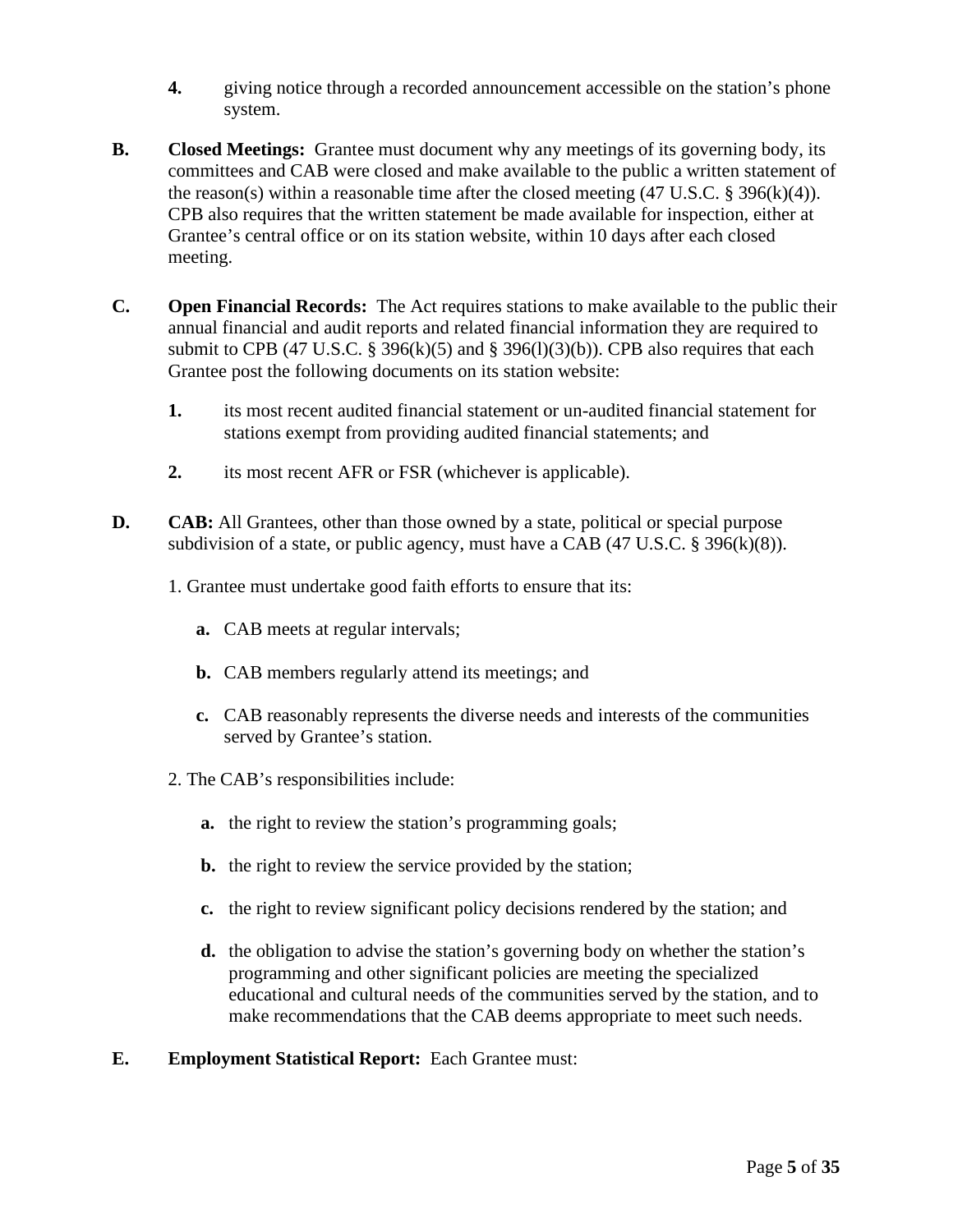- **1.** file annually with CPB its Employment Statistical Report<sup>[2](#page-5-1)</sup>; and
- **2.** make its Employment Statistical Report available for public inspection at its central office and at each other location where there are six or more employees  $(47 \text{ U.S.C. }$ § 396(k) $(11)$ ).

#### **F. Donor Information:** As required by 47 U.S.C. § 396(k)(12):

- **1.** Grantees are barred from renting contributor names, donor names, or other personally identifiable information (collectively, Personal Information) to or from, or exchanging Personal Information with, any federal, state, or local candidate, political party, or political committee.
- **2.** Grantees are also barred, unless required by law, from disclosing a contributor or donor's Personal Information to any Nonaffiliated Third Party, unless the station:
	- **a.** clearly and conspicuously notifies the contributor or donor that the station may release its Personal Information to Nonaffiliated Third Parties;
	- **b.** advises contributors or donors before any disclosure that they have the option not to have their Personal Information disclosed; and
	- **c.** explains to the contributor or donor how to exercise that non-disclosure option.

#### <span id="page-5-0"></span>**Section 3. Recordkeeping Requirements**

Grantee must comply with the recordkeeping requirements set forth below.

**A. Recordkeeping, Certification, and Audit Requirements:** The Communications Act mandates recordkeeping and auditing and provides CPB and its representatives access to all records concerning a CSG. Grantee must maintain such records as CPB may in its discretion require to facilitate an effective audit.  $(47 \text{ U.S.C.} \text{ } \$ \text{ } 396(1)(3)(B), (C), \text{ } \& \text{ } (D)).$ 

Additional information related to recordkeeping is found in the *Principles of Accounting*.

**B. Records and Documentation:** Grantee must retain all CSG records, including documentation sufficient to substantiate their CSG Agreement and Certification of Eligibility, for no less than three years after the end of the Spending Period. However, CSG records must be retained for no less than 10 years, after commencement of any of the events below:

<span id="page-5-1"></span><sup>&</sup>lt;sup>2</sup> The Employment Statistical Report required by the Communications Act is Section 1 of the Station Activity Survey. This report is different from the FCC's Equal Employment Opportunity requirements. See Section 21, Equal Employment Opportunity.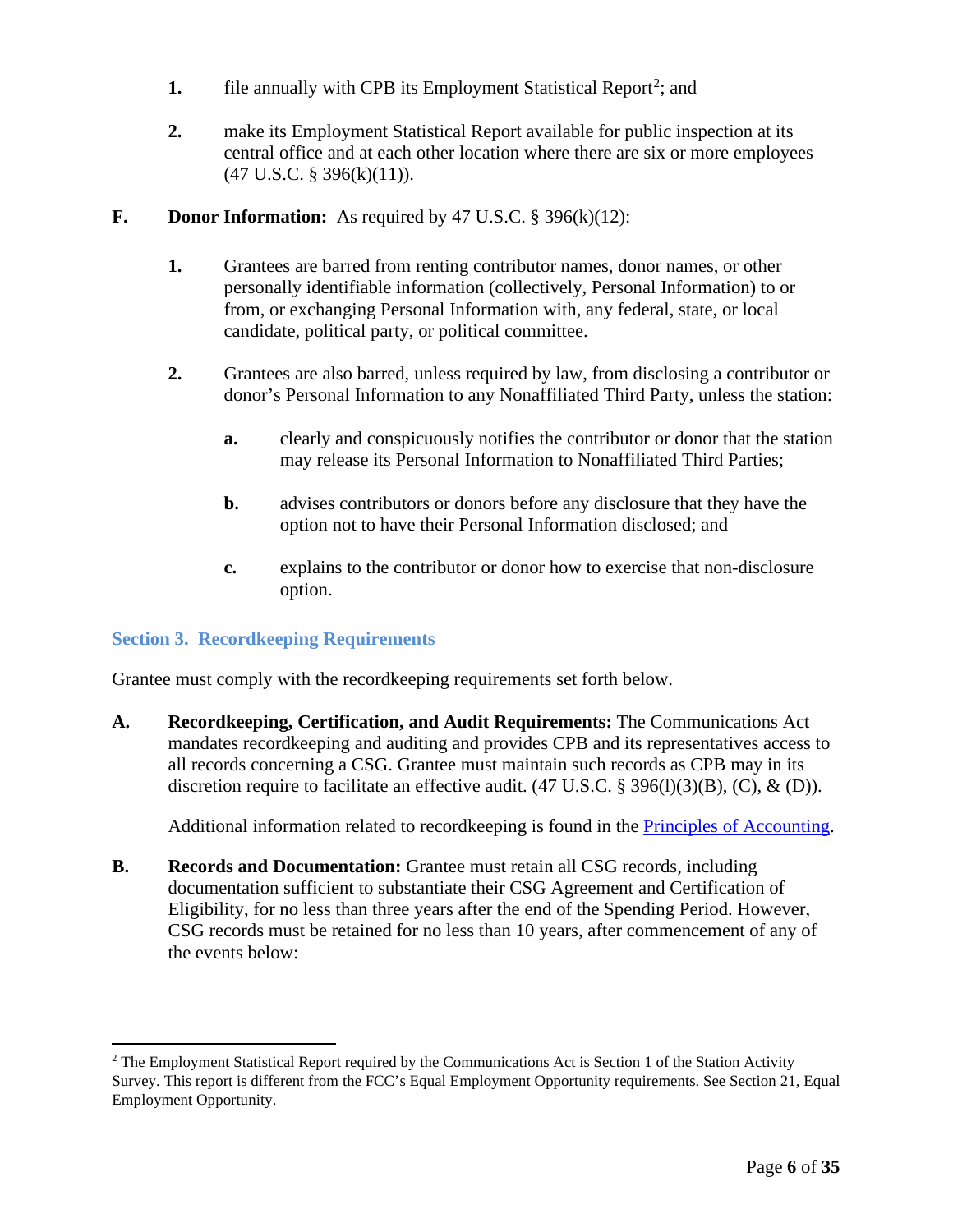- **1.** when litigation or an audit begins before the expiration of the three-year period; and
- **2.** when CPB requests otherwise in writing.<sup>[3](#page-6-0)</sup>

Notwithstanding the general three-year requirement, Grantee may need to retain some documentation for longer periods of time if necessary, to demonstrate their compliance with the General Provisions. For example, if the calculation of indirect costs and other valuations reported as NFFS were documented in prior years, they should be retained to support compliance in the current Spending Period.

CPB reserves the right to disallow any expenditures Grantee cannot support with appropriate documentation.

- **C. CSG Agreement and Certification of Eligibility:** Grantee must annually submit its CSG Agreement and Certification of Eligibility to CPB. Compliance is subject to audit by CPB's Inspector General and others, and improper certification may result in loss of CSG eligibility, and penalties under the Federal False Claims Act and the CSG Noncompliance Policy.
- **D. Discrete Accounting Requirement:** During the Spending Period, Grantee must be compliant with the Discrete Accounting Requirement.
- **E. Expenditures and Discrepancies:** Grantee's CSG expenditures must comply with the General Provisions. Failure to comply or provide appropriate documentation may result in CPB requiring Grantee to repay to CPB a portion or all CSG funds it received.

In the event of an improper expenditure or any discrepancies or inaccuracies in CSG expenditures, whether reported by Grantee, discovered during an audit or otherwise, CPB may, in its discretion, reduce Grantee's CSG. In the event of a CSG reduction, CPB may decide whether to recover the overpayment immediately or by reducing the current or future CSG awards. If CPB requires Grantee to return all or part of the overpayment, CPB will notify Grantee in writing of the action it intends to take.

- **F. Penalty for Late Filing:** If Grantee files any of the following beyond the required deadline, its next CSG will be subject to a penalty. The penalty is up to  $1/365<sup>th</sup>$  of the next CSG for each day any of the following reports are late:
	- **1.** AFR or FSR;

<span id="page-6-0"></span><sup>&</sup>lt;sup>3</sup> CPB revised its records retention requirements effective FY 2015 pursuant to correspondence from Ted Krichels, Senior Vice President, System Development and Media Strategy, dated July 10, 2014; and a memo from Mary Mitchelson, former CPB Inspector General, dated June 10, 2014.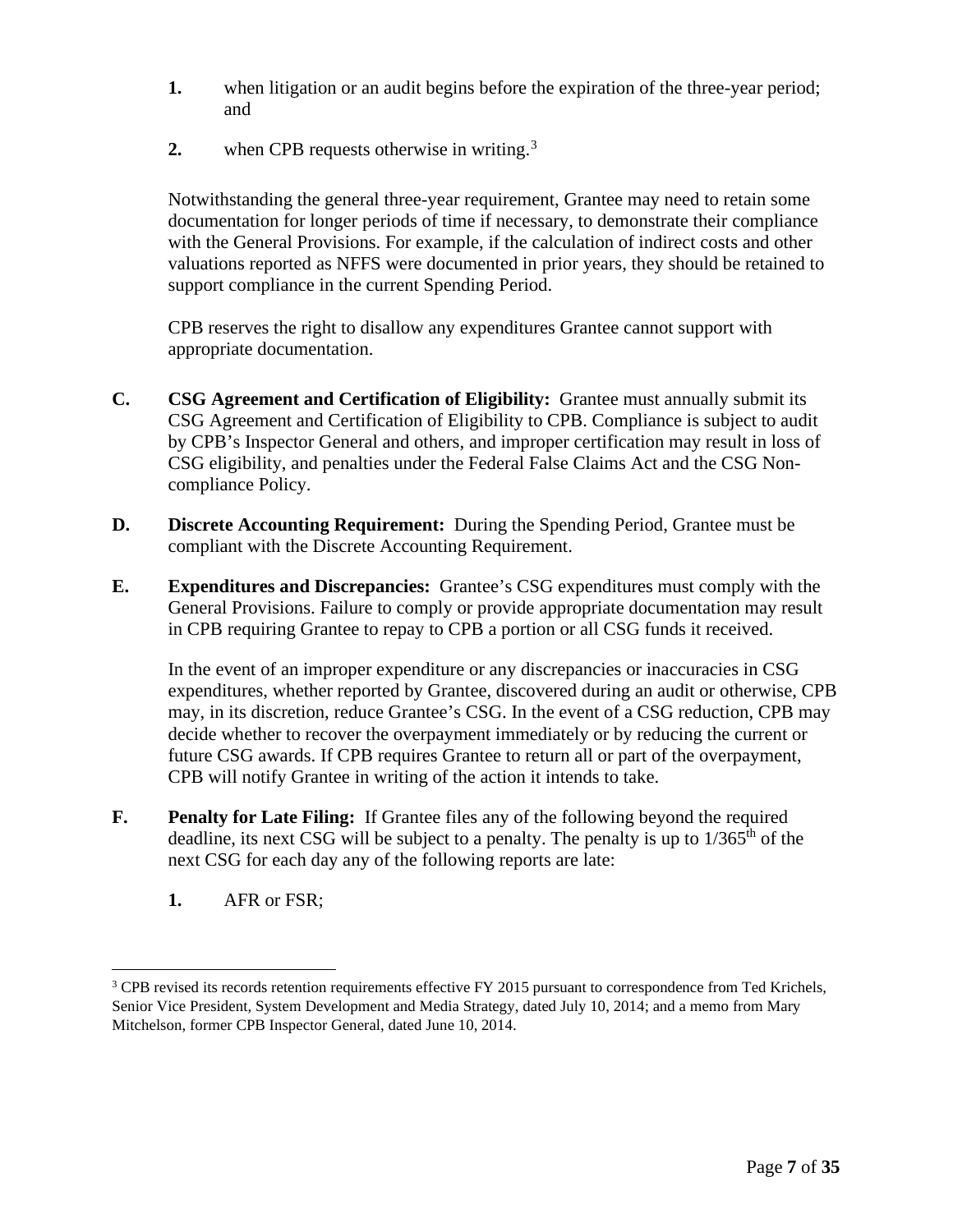- **2.** Audited Financial Statements (if applicable); and
- **3.** Annual SAS.

#### <span id="page-7-0"></span>**Section 4. Operational Requirements**

Grantee must comply with the operational requirements below.

- **A. FCC Operating Requirements:** Grantee must comply with FCC requirements for the operation of a non-commercial educational radio station throughout the Spending Period. Failure to comply with FCC requirements and the terms of the station's broadcast license may, at CPB's discretion, result in the loss or return of CSG funding.
- **B. Operating Power:** Grantee must operate a broadcast station that has an ERP of 100 watts or greater in the case of an FM radio station or an operating power of 250 watts or greater in the case of an AM radio station. However, AM stations operating at less than 250 watts at certain times because of license restrictions, will remain CSG qualified if:
	- **1.** the station meets all other requirements in the General Provisions; and
	- **2.** CPB determines, in its sole discretion, that issuance of a CSG would further CPB's statutory goals of universal service and provide service to unserved or underserved audiences.
- **C. Broadcast Schedule:** Grantee's primary signal must have a broadcasting schedule of at least 18 consecutive hours per day, seven days per week, for 52 weeks per year. However, shared time radio stations meet this criterion if they operate at the maximum level authorized by the FCC.

The substantial majority of Grantee's daily total programming hours broadcast on its primary channel and all multicast channels must be devoted to CPB-Qualified Programming.

- **D. Locally Originated Program Service:** Grantee must originate a local program service designed to serve its community's needs and interests.
- **E. Facilities:** Grantee must have sufficient, professionally equipped on-air and production facilities to broadcast programming, of high technical quality, including the capability for simultaneous local production and origination. In addition, Grantee must provide sufficient office space suitable for station operations.

#### <span id="page-7-1"></span>**Section 5. Staffing Requirements**

**A. Staffing Requirements:** Grantee must employ at least the number of staff for their respective CSG levels as set forth in the following table.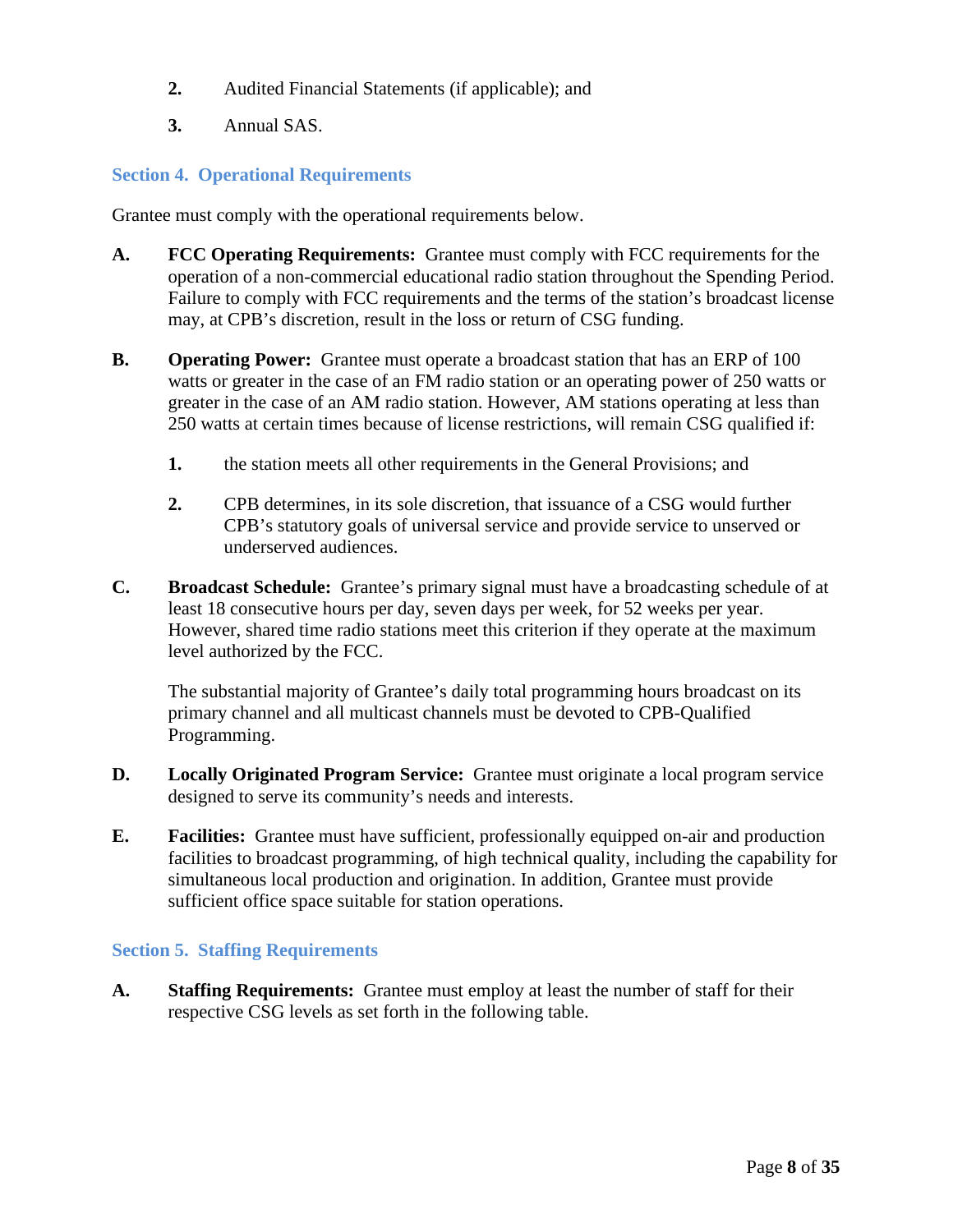| <b>CSG Level</b> | <b>Staffing Requirements</b>                                                               |  |  |  |  |  |
|------------------|--------------------------------------------------------------------------------------------|--|--|--|--|--|
| Level A          | None                                                                                       |  |  |  |  |  |
| Level B          | Two FT employees                                                                           |  |  |  |  |  |
| Levels C and     | Four FT employees, which may be met with a combination of                                  |  |  |  |  |  |
|                  | FT employees and FTEs, provided no fewer than two                                          |  |  |  |  |  |
|                  | employees are FT employees.                                                                |  |  |  |  |  |
|                  | All FT employees and FTEs must work on an annual<br>$(12$ -month) basis.                   |  |  |  |  |  |
|                  | At least two FT employees must be employed in a managerial<br>and/or programming position. |  |  |  |  |  |

- **B. Calculating FTEs and FT employees:** Positions funded by the CSG shall not be counted toward satisfying the required FT employee or FTE professional minimum staffing requirements.
- **C. On-the-Job Training:** Custodial and clerical staff, students whose student status is a condition of employment, interns, and persons enrolled in programs of formal on-the-job training shall not be counted toward satisfying the minimum staffing requirements, nor shall personnel teaching or fulfilling other academic duties in excess of the equivalent of one three-hour credit course per quarter or semester.
- **D. MASS Grantees:** Grantees may count FTE staff toward the FT employee staffing requirement.

### <span id="page-8-0"></span>**Section 6. Minimum NFFS**

Grantees that do not meet the required minimum NFFS for their CSG Level (shown in the table below) for two consecutive years automatically lose their future CSG eligibility, as explained below.

**A. Minimum NFFS Requirements:** Each Grantee must meet the minimum NFFS and NFFS direct revenue requirements below for its CSG Level, using its 2018 fiscal year AFR or FSR (whichever is applicable) pursuant to the Financial Reporting Guidelines. NFFS direct revenue is total NFFS revenue less revenue for in-kind contributions and indirect administrative support.

| <b>CSG Level</b>            | <b>Minimum NFFS</b> | <b>Minimum NFFS</b><br><b>Direct Revenue</b> |  |
|-----------------------------|---------------------|----------------------------------------------|--|
| Level A (Sole Service)      | None                | None                                         |  |
| Level B or C (MASS & RASS)* | \$100,000           | \$50,000                                     |  |
| Level B                     | \$300,000           | \$150,000                                    |  |
| Level C                     | \$300,000           | \$150,000                                    |  |
| Level D                     | \$500,000           | \$250,000                                    |  |

\* Stations that must have a minimum NFFS of \$100,000 include Minority Audience Service Stations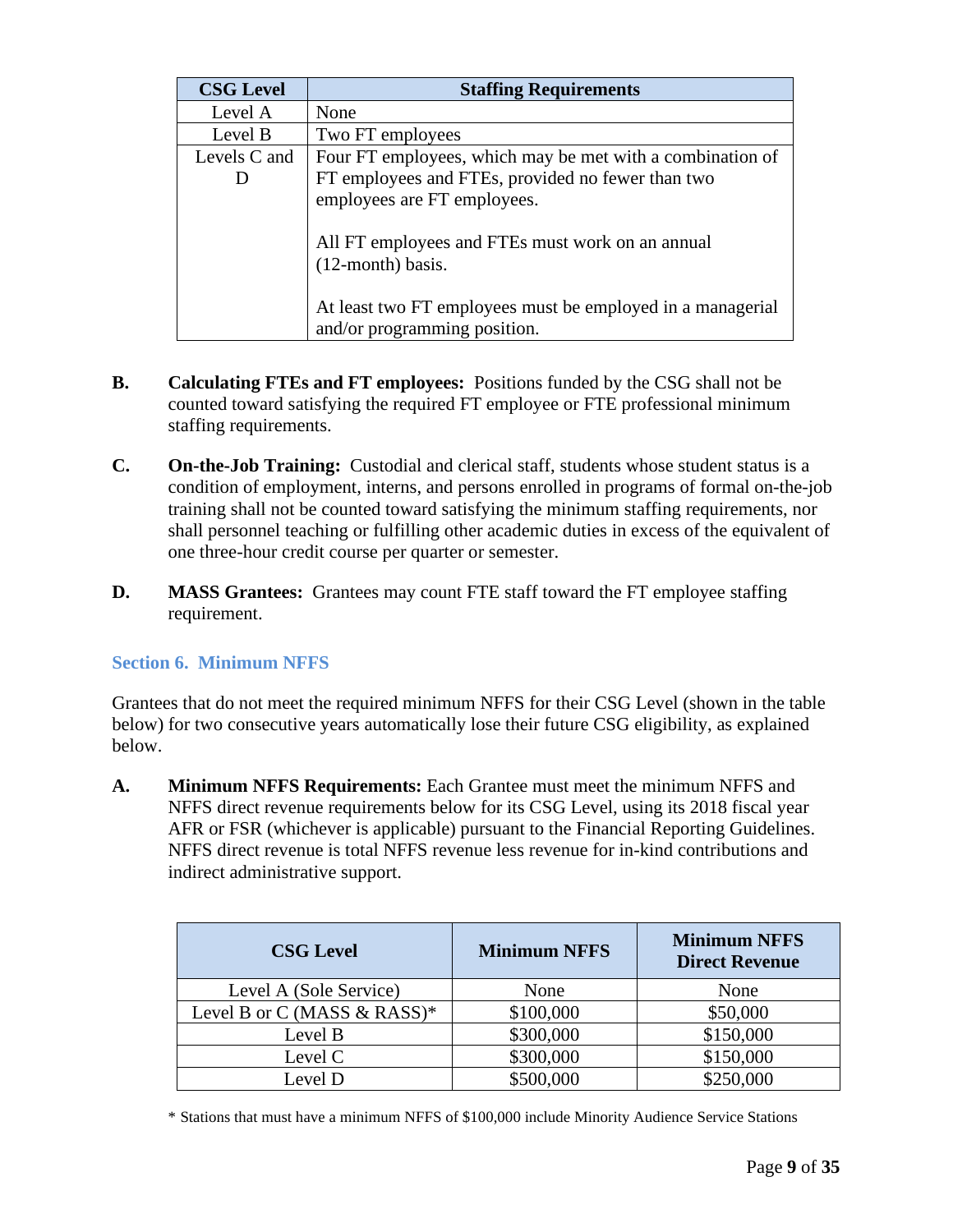(MASS) with a minority cume composition of at least 75% and stations that meet the criteria for both MASS and RASS.

- **B. First Notice:** If Grantee fails to satisfy its minimum NFFS requirement based on Grantee's 2018 fiscal year AFR or FSR (whichever is applicable), CPB will provide Grantee with written notice of the same (first notice). After receiving the first notice, Grantee will continue to be eligible to participate in the FY 2020 CSG program.
- **C. Second Notice:** If, after receiving a first notice, Grantee is unable to meet its minimum NFFS requirement based on Grantee's 2019 fiscal year AFR or FSR (whichever is applicable), CPB will notify Grantee in writing of its continued failure to comply (second notice). After receiving the second notice, Grantee will continue to be eligible to participate in the FY 2021 CSG program.
- **D. Ineligibility:** If, after receiving a first and second notice, Grantee is unable to meet its minimum NFFS based on Grantee's 2020 fiscal year AFR or FSR (whichever is applicable), Grantee will automatically become ineligible to receive a CSG in FY 2022 and will be removed from the CSG program. CPB will notify Grantee in writing of its ineligibility.

However, if said Grantee meets its minimum NFFS based on Grantee's 2020 fiscal year AFR or FSR (whichever is applicable), Grantee will continue to be eligible to participate in the FY 2022 CSG program.

**E. Recurring Non-Compliance:** If a Grantee, after receiving a first and second notice in consecutive years, is compliant when filing the required AFR or FSR (whichever is applicable), for the FY 2022 CSG, but unable in any of the subsequent four CPB fiscal years (FY 2023 through FY 2026), to meet its required minimum NFFS for that period, Grantee may be given either one or two additional years to become compliant.

After considering Grantee's situation, CPB will in its sole discretion determine whether Grantee will receive one or two additional fiscal years to become compliant. If Grantee is not compliant at the end of the selected time period, Grantee will automatically become ineligible to receive a CSG. CPB will notify Grantee in writing of its ineligibility.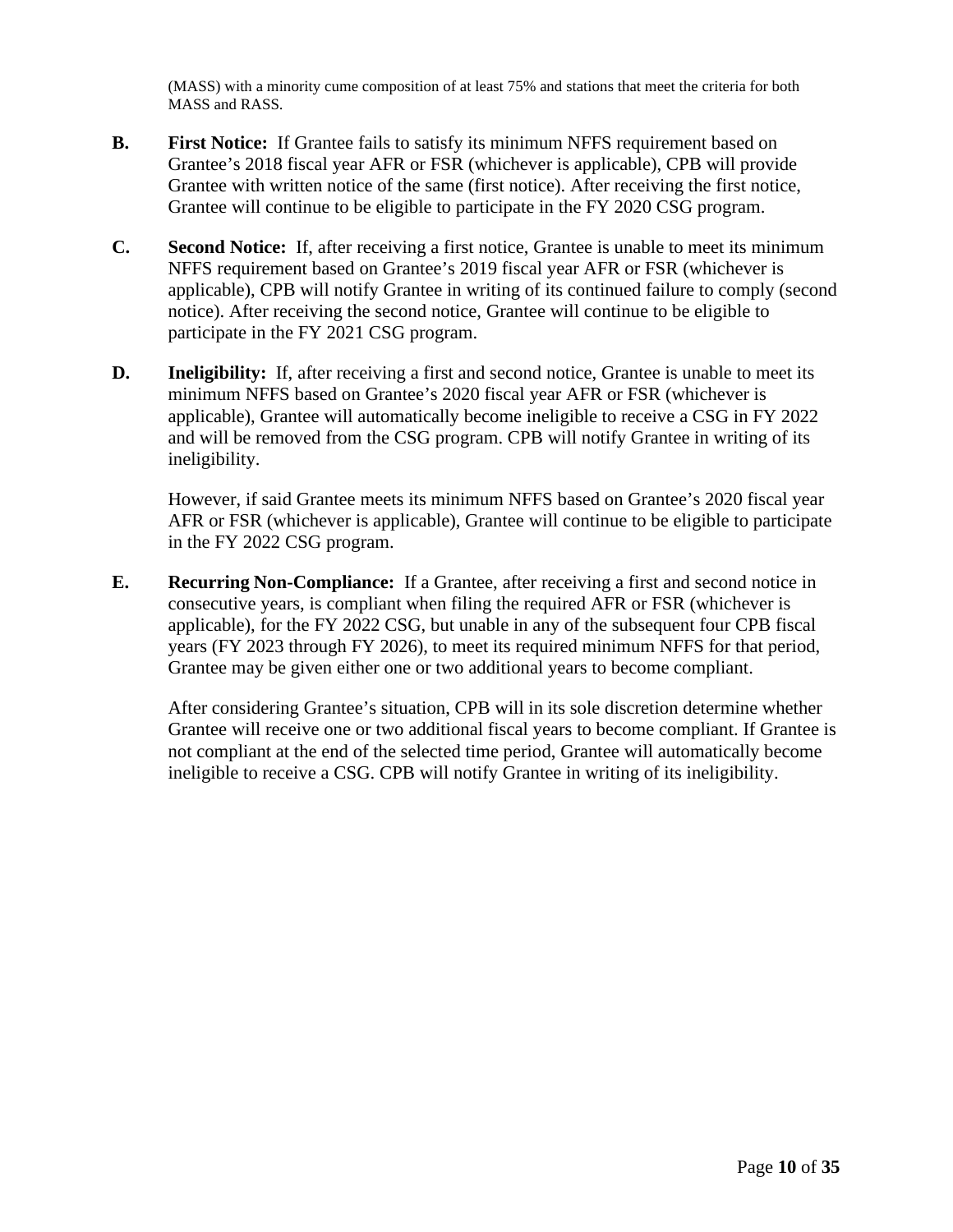**F. Summary Table:** The table below summarizes the CSG notice and compliance requirements.

| <b>Notice and Compliance</b>                                                 | <b>Eligible</b> | Ineligible |
|------------------------------------------------------------------------------|-----------------|------------|
| Received First Notice – comply or fail to comply                             |                 |            |
| Received Second Notice – comply or fail to comply                            |                 |            |
| Received consecutive First and Second Notices –<br>fail to comply thereafter |                 |            |

#### <span id="page-10-0"></span>**Section 7. Audience Service Criteria**

- **A. MASS Grantees:** In order to receive a CSG, MASS Grantees must meet at a minimum 50 percent of at least one of the applicable index goals in the tables below.
- **B. CSG Level A:** CSG Level A Grantees are not subject to the indices in either table.
- **C. CSG Levels B, C, and D:** CSG Levels B, C, and D Grantees must meet either:
	- **1.** the News or Non-News Listening Index Goals set forth in the table below and associated with Grantee's CAP; or
	- **2.** the News or Non-News Community Financial Support Index Goals set forth in the table below, and associated with Grantee's CAP.

CSG Levels B, C, and D Grantees failing to satisfy the applicable ASC when applying for a CSG are subject to the restrictions and potential loss of CSG eligibility as detailed below.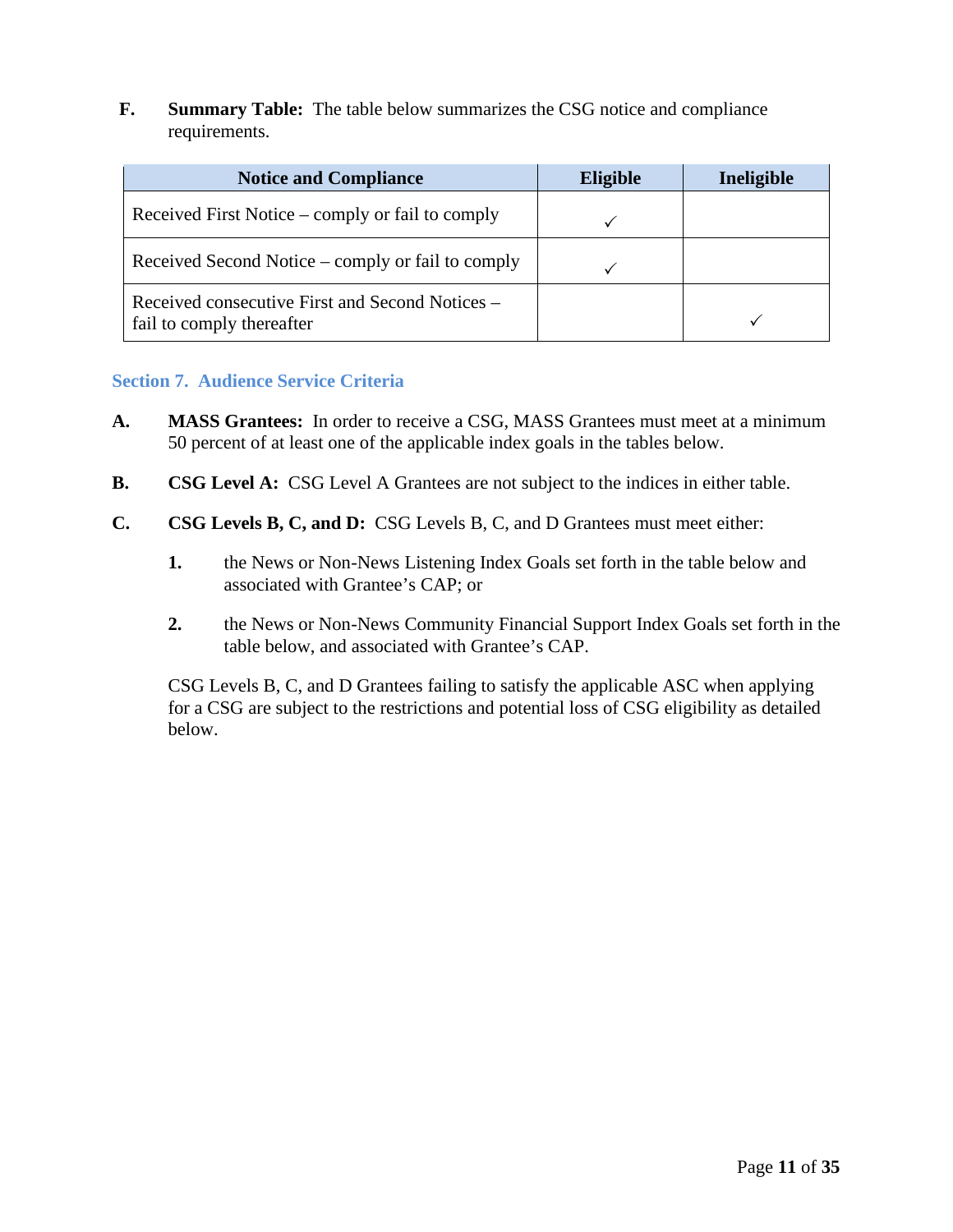| <b>Listening and Community Financial Support Index Requirements</b>                                                                                                                                          |                                                   |  |          |                    |          |  |
|--------------------------------------------------------------------------------------------------------------------------------------------------------------------------------------------------------------|---------------------------------------------------|--|----------|--------------------|----------|--|
| FY 2020 Listening Index                                                                                                                                                                                      |                                                   |  |          | FY 2020 CFS Index  |          |  |
| Average AQH $*10,000$<br>CAP                                                                                                                                                                                 |                                                   |  |          | $CFS * 100$<br>CAP |          |  |
| MASS Grantees need only meet one half of the applicable index.<br>CSG Level A Grantees are not subject to the Index Requirements.                                                                            |                                                   |  |          |                    |          |  |
| Alternatively, CPB may agree to accept AQH measurements from any two Nielsen<br>Radio survey periods within the 24 months preceding FY 2020, provided those<br>survey periods are at least six months apart. |                                                   |  |          |                    |          |  |
| Coverage Area Population                                                                                                                                                                                     | <b>Community Financial</b><br><b>Support Goal</b> |  |          |                    |          |  |
|                                                                                                                                                                                                              | <b>News</b>                                       |  | Non-News | <b>News</b>        | Non-News |  |
| $>$ 5 million                                                                                                                                                                                                | 13                                                |  | 7        | 50                 | 14       |  |
| $1 - 5$ million                                                                                                                                                                                              | 17                                                |  | 10       | 56                 | 27       |  |
| 500,000 - 1 million                                                                                                                                                                                          | 21                                                |  | 13       | 57                 | 42       |  |
| < 500,000                                                                                                                                                                                                    | 10                                                |  | 10       | 89                 | 108      |  |

- **D. First ASC Notice:** A Grantee that fails to satisfy the applicable ASC and:
	- **1.** has met the applicable ASC during the four years prior to FY 2020, will be required to use the ASC Funds to cover all or a portion of the cost of Compliance Projects; and
	- **2.** will remain eligible for a CSG after receiving the first ASC notice, provided Grantee meets all other requirements in the General Provisions.

CPB will notify Grantee of said failure, which is deemed Grantee's first ASC notice.

- **E. Recurring Notices & Exception:** If Grantee fails to satisfy the ASC and:
	- **1.** has failed to meet the applicable ASC during one or more of the four years prior to FY 2020, Grantee must use the ASC Funds to cover all or a portion of the cost of Compliance Projects; and
	- **2.** Grantee will remain eligible for an FY 2020 CSG after receiving the second ASC notice, provided Grantee meets all other requirements in the General Provisions. CPB reserves the right, after reviewing the circumstances surrounding Grantee's operations, to determine, in its sole discretion, whether Grantee shall be considered as a recipient of a first or second ASC notice. CPB will notify Grantee in writing of its decision.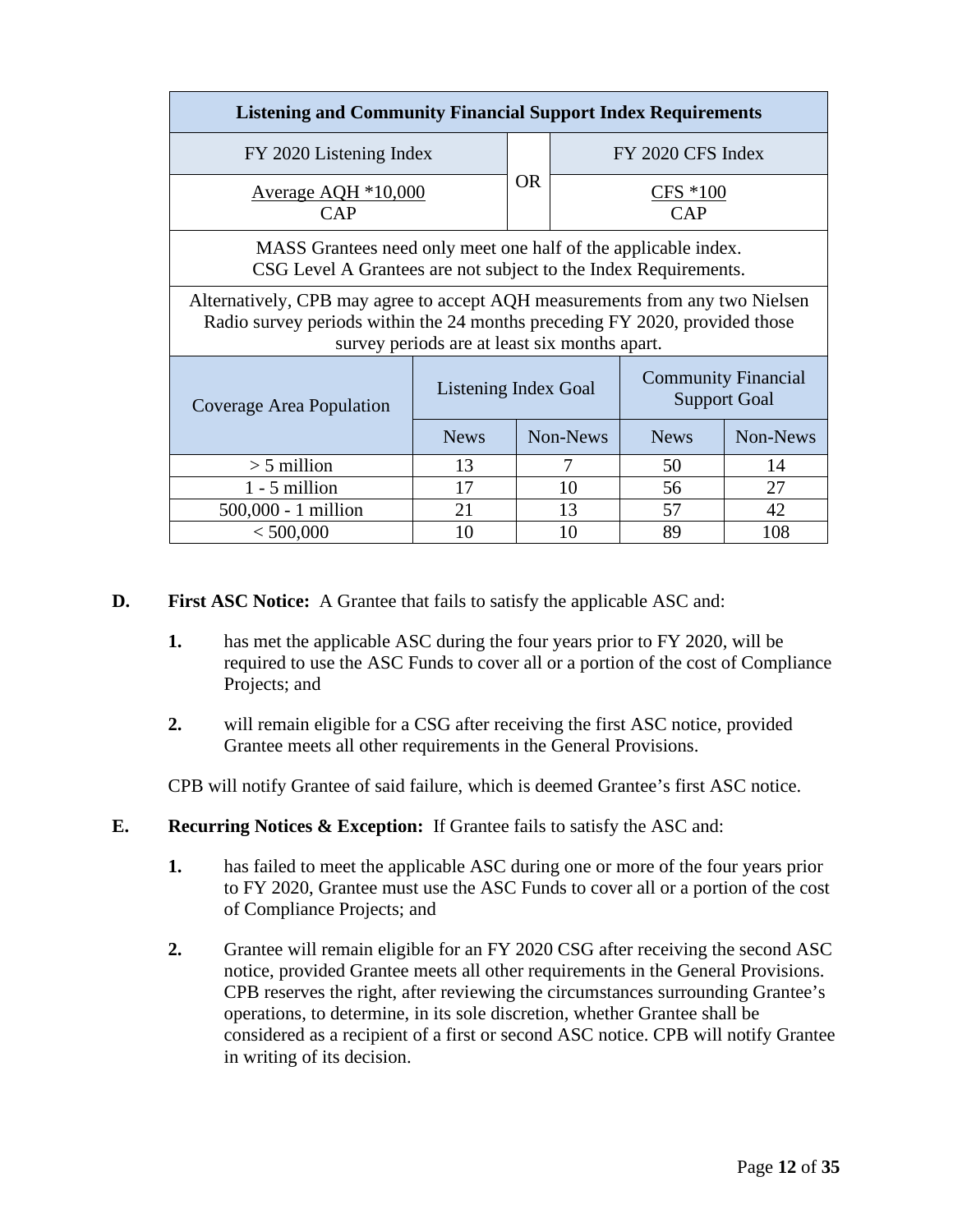- **F. Loss of Eligibility:** Grantees that have received a second ASC notice and failed to satisfy the applicable ASC requirement when applying for an FY 2020 CSG will not be eligible to participate in the CSG program.
- **G. Recovery of Eligibility:** Grantees that have lost at any time their eligibility to receive a CSG because of failure to meet the applicable ASC requirements may be permitted to participate in FY 2020 and future years' CSG programs if CPB, in its sole discretion, approves the same, and Grantee:
	- **1.** makes successful application to receive a CSG;
	- **2.** meets the applicable ASC requirements;
	- **3.** is found by CPB to be in compliance with the General Provisions; and
	- **4.** is not barred from participating in the current or future CSG program pursuant to a CPB management determination letter issued in response to an audit conducted by CPB's Inspector General or otherwise.
- **H. Summary Table:** The table below summarizes the ASC notice and compliance requirements.

| <b>ASC Notice</b><br>and<br><b>Compliance</b>                                                                                | <b>Notice</b>                       | <b>Subject To</b><br><b>Compliance</b><br><b>Spending</b> | <b>Eligible</b> | Ineligible |
|------------------------------------------------------------------------------------------------------------------------------|-------------------------------------|-----------------------------------------------------------|-----------------|------------|
| Received first notice $-$ no<br>failure in prior four years                                                                  | 1 st                                |                                                           |                 |            |
| Received first notice –<br>failed in prior four years                                                                        | $2nd$ unless CPB<br>deems otherwise |                                                           |                 |            |
| Received consecutive<br>first and second notices in<br>FY 2018 and FY 2019<br>and failed to meet FY<br>2020 ASC requirements |                                     |                                                           |                 |            |

- **I. Compliance Project Expenditures:** Expenditures that qualify for Compliance Projects include but are not limited to the following:
	- **1.** internal or external analyses of station operations;
	- **2.** acquisition of audience research;
	- **3.** investments in new local or national programming;
	- **4.** investments in new staff, provided the staff are not used to meet the minimum staffing requirements necessary for CSG eligibility; and
	- **5.** investments in increasing or improving development efforts.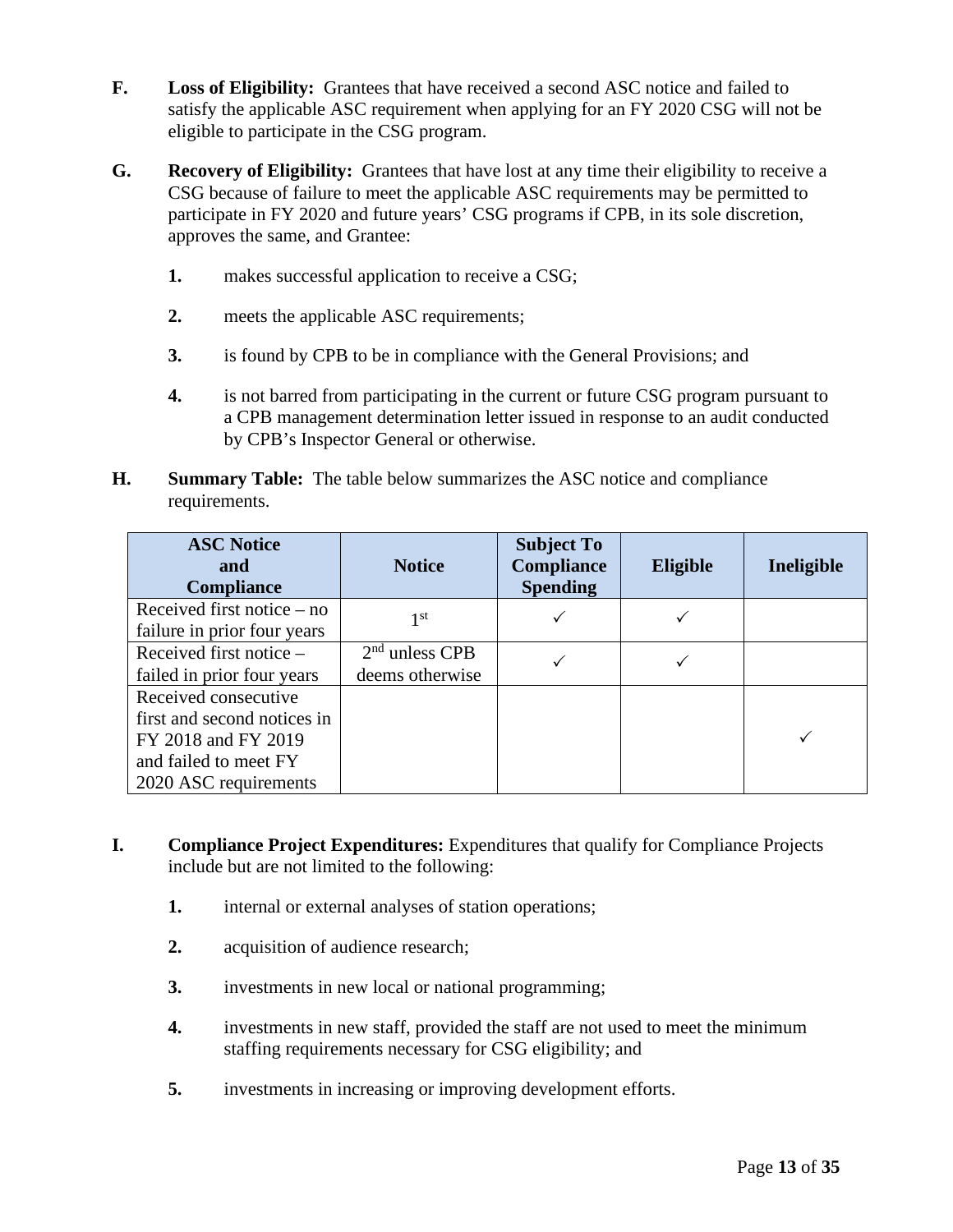**J. Reporting Compliance Project Spending:** Grantee will be required to report to CPB in writing on the nature, scope, and implementation of the Compliance Projects undertaken within the timeframe established by CPB.

# <span id="page-13-0"></span>**Section 8. Diversity Statement**

The Communications Act requires CPB to support diverse non-commercial educational content for unserved and underserved audiences. CPB's goal, therefore, is to support stations in providing a wide variety of educational, informational, and cultural content that addresses the following elements of diversity: gender, age, race, ethnicity, culture, religion, national origin, and economic status. It is appropriate that Grantee engage in practices designed to reflect such diversity of the populations they serve. In support of these objectives, Grantee must comply with the following.

- **A. Annual Review:** Annually review and make any necessary revisions to the station's established diversity goal for its workforce, management, and boards, including community advisory boards and governing boards having governance responsibilities specific to or limited to broadcast stations.
- **B. Diversity Statement:** Undertake the following to achieve Grantee's diversity goal.
	- **1.** Annually review with the station's governing board or Licensee Official:
		- **a.** the diversity goal and any revisions thereto; and
		- **b.** practices designed to fulfill the station's commitment to diversity and to meet the applicable FCC guidelines (47 C.F.R. § 73.2080).
	- **2.** Maintain on its website or make available at its central office, a diversity statement (approximately 500 words) that reflects on the following points, reviewing and updating the same annually with station management:
		- **a.** the elements of diversity that Grantee finds important to its public media work;
		- **b.** the extent to which Grantee's staff and governance reflect such diversity;
		- **c.** the progress Grantee has made to increase its diversity in the last two to three years; and
		- **d.** Grantee's diversity plans for the coming year.
- **C. Annual Initiative:** Undertake one of the following initiatives on an annual basis:
	- **1.** include individuals representing the diverse groups served by Grantee for internships or work-study programs, which must be designed to provide meaningful professional-level experience and further public broadcasting's commitment to education;
	- **2.** include qualified diverse candidates in any slate of individuals considered for positions on elected governing boards that Grantee controls;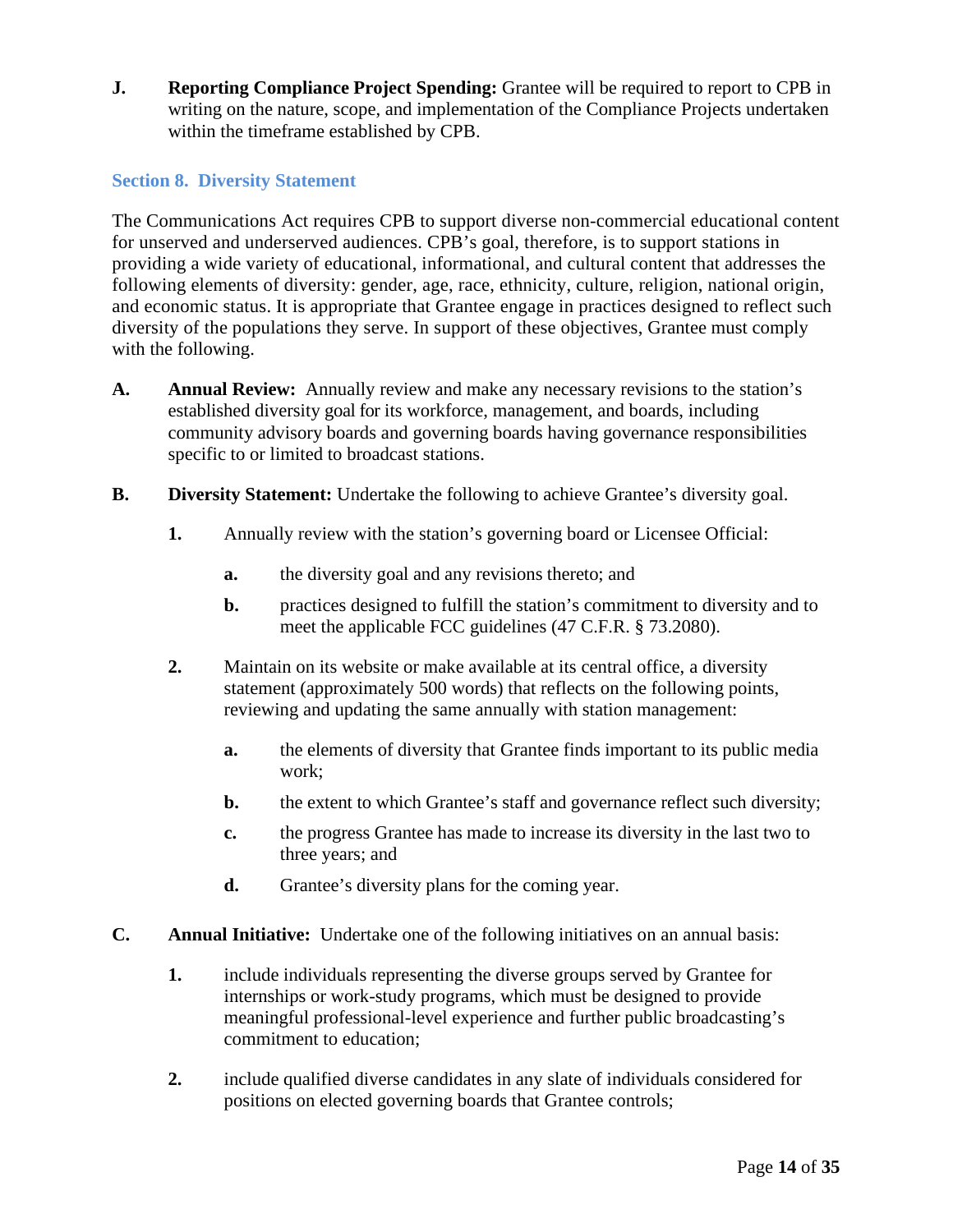- **3.** provide diversity training for members of Licensee's governing body or board of directors;
- **4.** participate in minority or other diversity job fairs; or
- **5.** provide diversity training for management and appropriate staff.
- **D. Recruiting:** Grantees are strongly encouraged to interview at least one qualified diversity candidate for each senior leadership position hire. The term "senior leadership position" includes: Chief Executive Officer, Chief Operating Officer, Chief Financial Officer, Chief Content Officer, General Manager, and other equivalent positions.

### <span id="page-14-0"></span>**Section 9. Transparency**

**A. Public Inspection of Documents and Website Posting:** To ensure transparency and public confidence in the use of CPB funds, the Communications Act requires Grantee to make certain documents available for public inspection. As set forth below, CPB also requires public access to other documents, and specifies how all documents must be made available for inspection, either by maintaining them at Grantee's office or by posting them on its station website.

Website posting is not mandatory for all documents, but Grantees are encouraged to post all required information, including meeting notices, for convenience of public access. For purposes of these General Provisions, "station website" includes the website of Grantee's station, if it has one, and if not then its Licensee's website or an affiliated station's website. If Grantee has none of the foregoing, it may, with CPB's approval, use a website shared by other public broadcasting stations.

- **B. Documents for Public Inspection: Website Posting Required:** At a minimum, each Grantee must post the following for public inspection on its station website.
	- **1.** Station Senior/Executive Management:The names, titles and contact information;
	- **2.** Governing Body: A list of the members of its governing body;
	- **3.** CAB Members: A list of its CAB members; and
	- **4.** The most recent financial records (audited or unaudited financial statements and the AFR or FSR) as required by Section 2(C), Communications Act Requirements.
- **C. Documents for Public Inspection: At Central Office or on Station Website:** At a minimum, each Grantee must maintain the following documents for public inspection at its central office, or post the same on its station website:
	- **1.** Diversity Statement (Section 8(B)(2)); and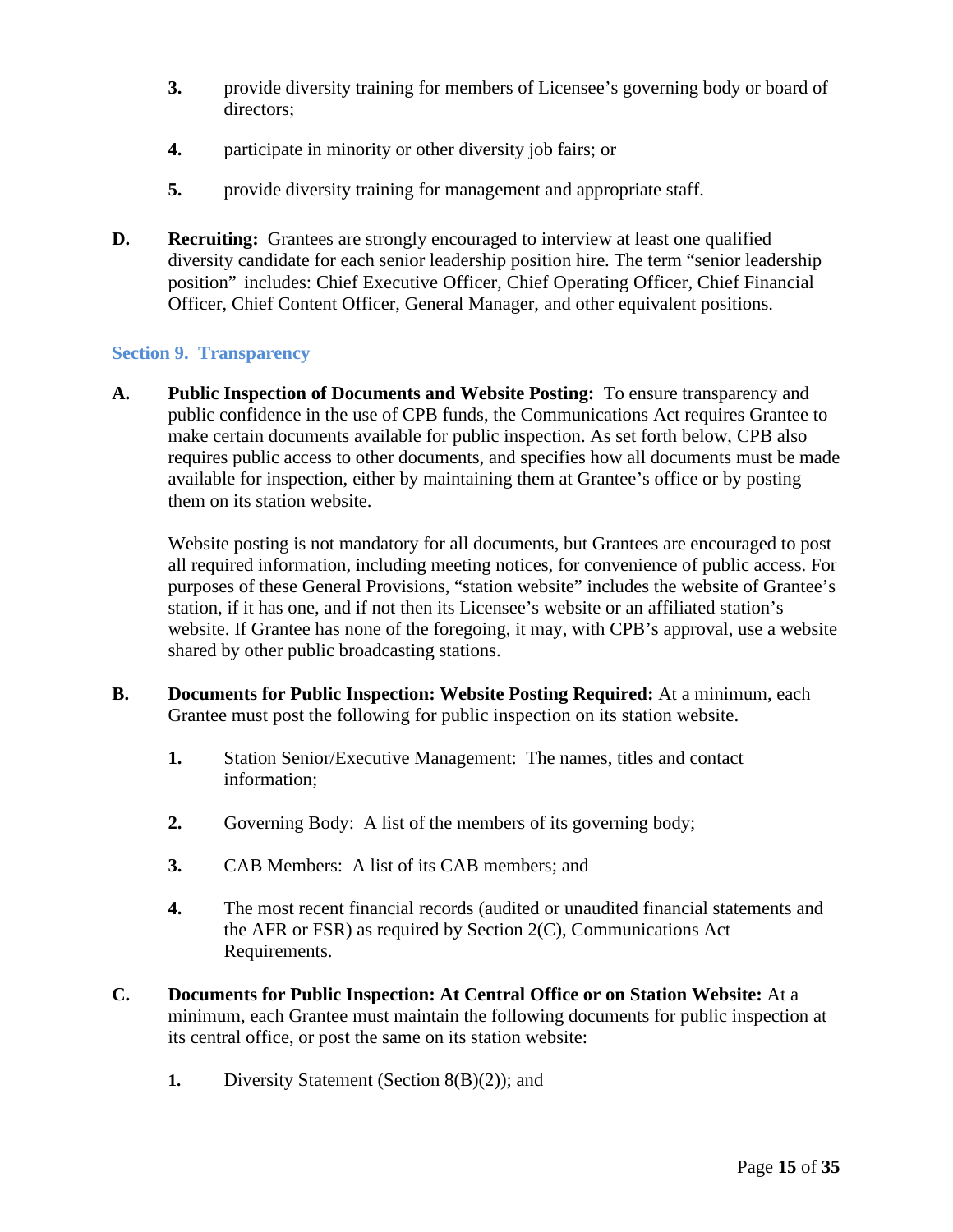**2.** LCSR which is Section 6 of the SAS.

#### <span id="page-15-0"></span>**Section 10: Training Requirements**

- **A. Annual Harassment Prevention Training:** To ensure that CPB-supported public media stations train their personnel to recognize, avoid and report workplace discrimination, including harassment, CPB requires annual harassment prevention training for all officers, employees, and interns of each station as a condition of Grantee's CSG eligibility. Grantee may satisfy this requirement through either of the following training options:
	- **1.** An interactive online harassment prevention training service, available free of charge through CPB, that instructs your personnel, individually on the following topics:
		- What constitutes acceptable and unacceptable workplace behavior;
		- How to recognize harassment when it occurs; and
		- How to report and respond to violations.
	- **2**. A comparable harassment prevention training program of Grantee's choice. The program will be considered "comparable" if it instructs Grantee's personnel individually, either in person or online, on the three topics above.
- **B. Annual CPB-sponsored Training:** Grantee must annually complete at least one CPBsponsored training session, including live webinars and in-person training presented by CPB.

#### <span id="page-15-1"></span>**Section 11. Donor Privacy**

Grantee must comply with all applicable federal and state laws and regulations regarding donor privacy and data security.

### <span id="page-15-2"></span>**Section 12. Permitted CSG Expenditures: Unrestricted and Restricted**

Pursuant to the Communications Act, CSG funds distributed ". . . may be used at the discretion of the recipient for purposes related primarily to the production or acquisition of programming (47 U.S.C. § 396(k)(7)).

CSGs are divided into unrestricted and restricted amounts, each subject to the different spending constraints set forth below. However, both the unrestricted and restricted CSG amounts must be used to support Grantee's ability to expand the quality and scope of services it provides to the community it serves.

#### **A. Unrestricted CSG:**

Unrestricted CSG expenditures must fall into one of the following seven categories, which include salaries and benefits for personnel engaged in those activities. Grantee may not use any of the unrestricted CSG to cover salaries and benefits for FT employees or FTEs used to satisfy Grantee's Staffing Requirements, Section 5.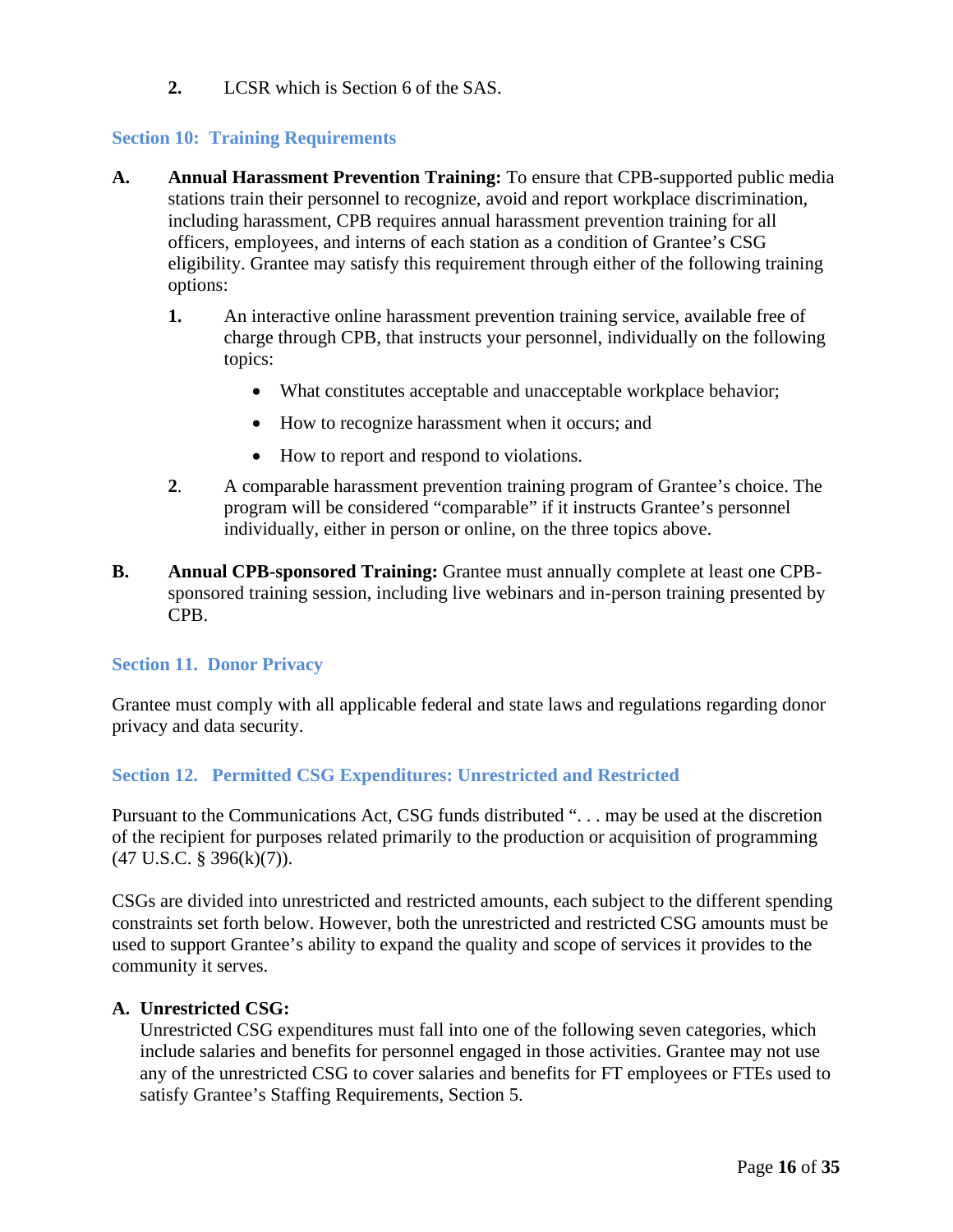#### **1. Programming, Production, and Services**

Programming, Production, and Services include Programming and Production, Educational Programs, and Educational Outreach Activities as set forth below.

- **a. Programming and Production:** The acquisition of programming, program operations, program development, program planning, production operations, editing, and the following:
	- i. fees or dues to acquire broadcast rights for programs or series, or rights to use or adapt published materials;
	- ii. program or web content planning and research (script writing, printing, and consulting) in support of programming or production;
	- iii. directors, producers, cast, stagehands, engineers, technicians, and other personnel involved in programming or production;
	- iv. rental of facilities to support programming and production;
	- v. rental of production equipment;
	- vi. space, supplies, and other station resources used in programming or production;
	- vii. repair and maintenance of programming and production equipment; and
	- viii. depreciation and amortization of station equipment and leasehold improvements used for programming and production purposes.
- **b. Educational Programs:** The creation, production, or purchase of programs with educational intent or instructional design as defined below. Grantee must clearly identify the percentage of CSG funds used for the same.
	- i. "Educational intent" is defined as content designed to address specific educational interests of a target audience.
	- ii. "Instructional design" is defined as content having an educational intent and substantially involving educators in program development. This content includes ancillary materials to support or supplement the same. It also includes the costs of obtaining rights at the time of production for institutional off-air recording, audio visual, re-versioning, and other similar costs.
- **c. Educational Outreach Activities:** Community outreach and engagement activities related to local or national programs and the following: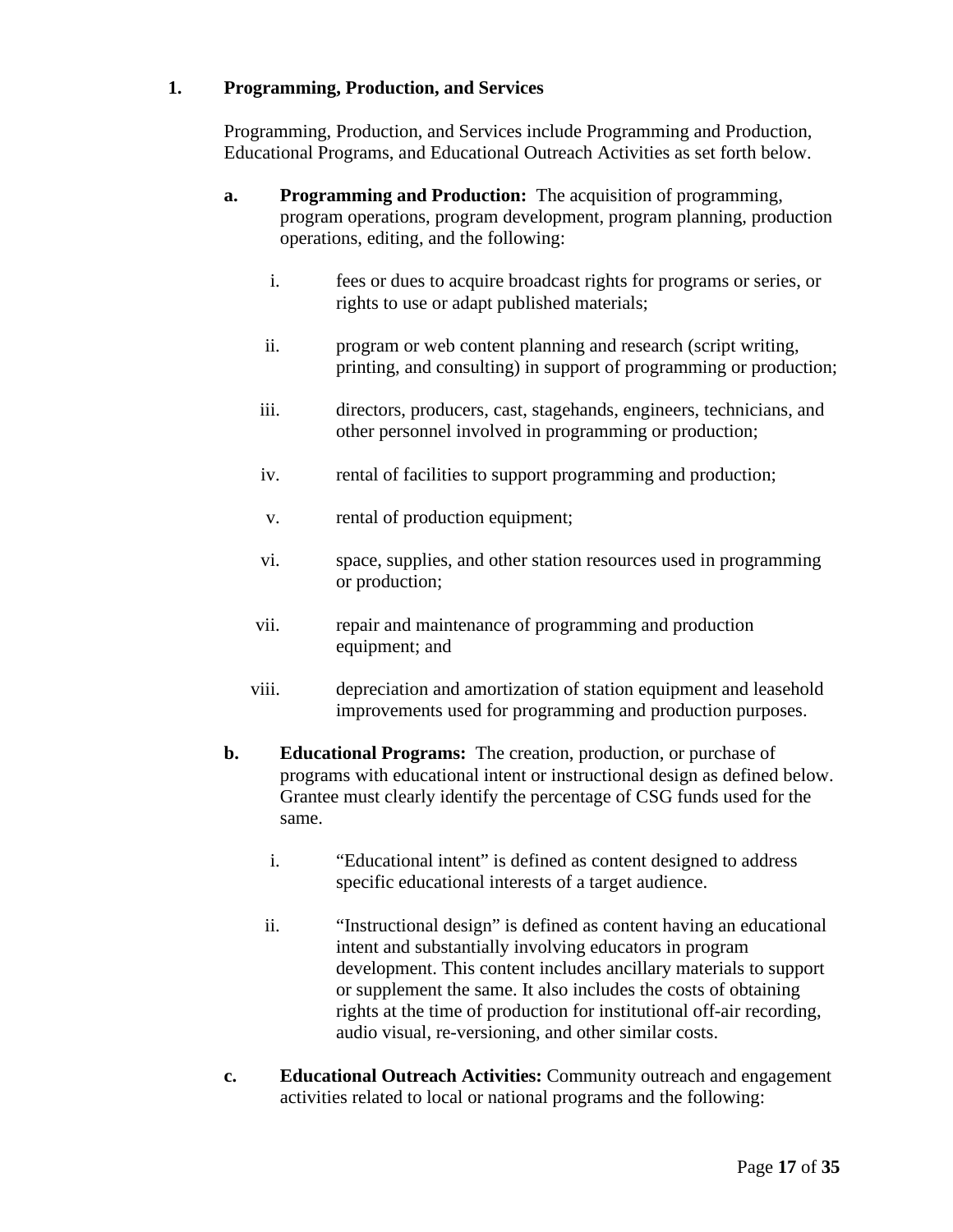- i. local or national services that enable viewers and listeners to follow up on programs through computer, video, and audio conferencing;
- ii. town meetings;
- iii. local call-in shows;
- iv. public service announcements;
- v. telephone hot lines; and
- vi. the dissemination of related information and materials related to the items set forth above.
- **2. Broadcasting, Transmission, and Distribution:** Broadcasting, transmission, distribution, and the following:
	- **a.** scheduling programs for airing;
	- **b.** repair and maintenance of broadcasting equipment;
	- **c.** depreciation of antennae, transmission, and other broadcasting equipment;
	- **d.** distribution and interconnection fees:
	- **e.** engineering; and
	- **f.** web hosting and streaming fees.
- **3. Program Information and Promotion:** Informing the viewing or listening public of available program services and the following:
	- **a.** producing or acquiring "spots" designed for the promotion of specific programs;
	- **b.** advertising in newspapers or other media;
	- **c.** preparing, reproducing, and distributing program guides;
	- **d.** travel and related expenses of promotion;
	- **e.** dues or fees related to this function; and
	- **f.** supporting services.
- **4. Fundraising and Membership Development:** Activities to persuade others to contribute money, securities, time, materials, or facilities to the station, such as:
	- **a.** solicitation of underwriting funds and grants;
	- **b.** membership development;
	- **c.** acquiring and distributing fundraising material;
	- **d.** designing, printing, and distributing leaflets or posters for fundraising;
	- **e.** meetings for improving fundraising techniques;
	- **f.** services of fundraising consultants and talent;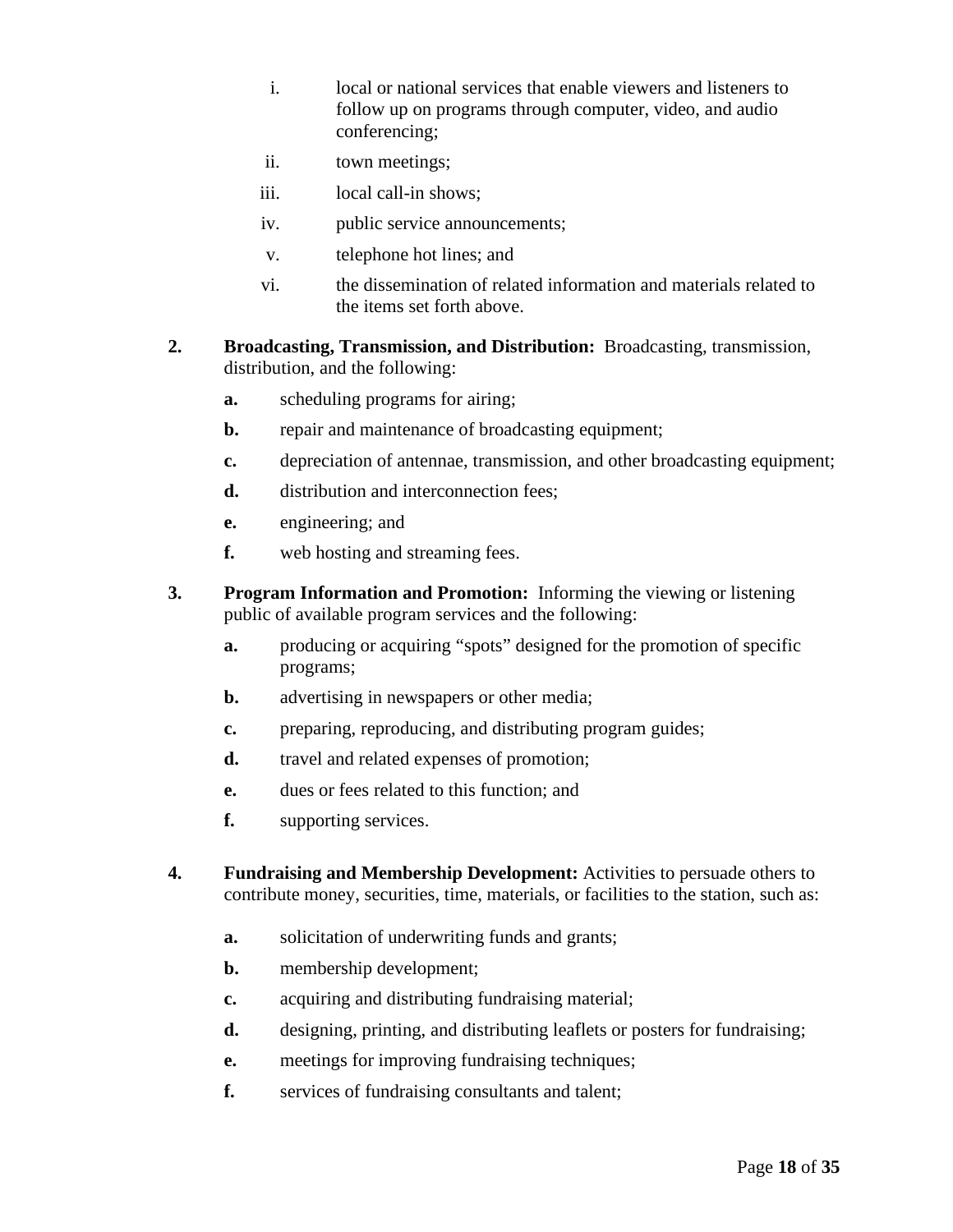- **g.** developing and maintaining contributor records;
- **h.** committee meetings dealing with fundraising policies and issues, including the preparation of minutes and reports of such meetings;
- **i.** program and production costs of broadcast appeals for funds;
- **j.** mailing costs related to fundraising; and
- **k.** direct costs of special fundraising activities and auctions.
- **5. Underwriting and Grant Solicitation:** Soliciting program underwriting funds and general support grants from foundations, corporations, and governments.
- **6. Management and General:** Supervising and controlling overall day-to-day operations, accounting, and office service activities, as well as:
	- **a.** human resource administration, including recruiting, retention, and benefit programs;
	- **b.** accounting, auditing, and budgeting;
	- **c.** information technology systems and support services, where not specifically devoted to other functions;
	- **d.** legal services of a general (non-program) nature;
	- **e.** all occupancy costs not specifically identifiable with other functions;
	- **f.** office functions that provide general support throughout the organization (e.g., corporate receptionists and telephone attendants, central mail services, and maintenance of corporate archives);
	- **g.** maintenance of operations manuals, directors' committee lists, and expenses related to governing board, CAB, or administrative committee meetings;
	- **h.** depreciation of buildings, furnishings, and equipment used in management and general functions;
	- **i.** dues for public broadcasting station membership organizations; and
	- **j.** indirect costs that are:
		- not directly identified with another function, that are indispensable to the conduct of those functions and to Grantee's existence; and
		- associated with the overall direction of Grantee's general board activities, business management, general recordkeeping, budgeting, and related purposes.
- **7. Purchase, Rehabilitation, or Improvement of Capital Assets:** Purchase, rehabilitation, or improvement of capital assets, as well as:
	- **a.** expenditures to purchase, rehabilitate, or improve tangible capital assets, such as studio and station equipment, vehicles, buildings, and other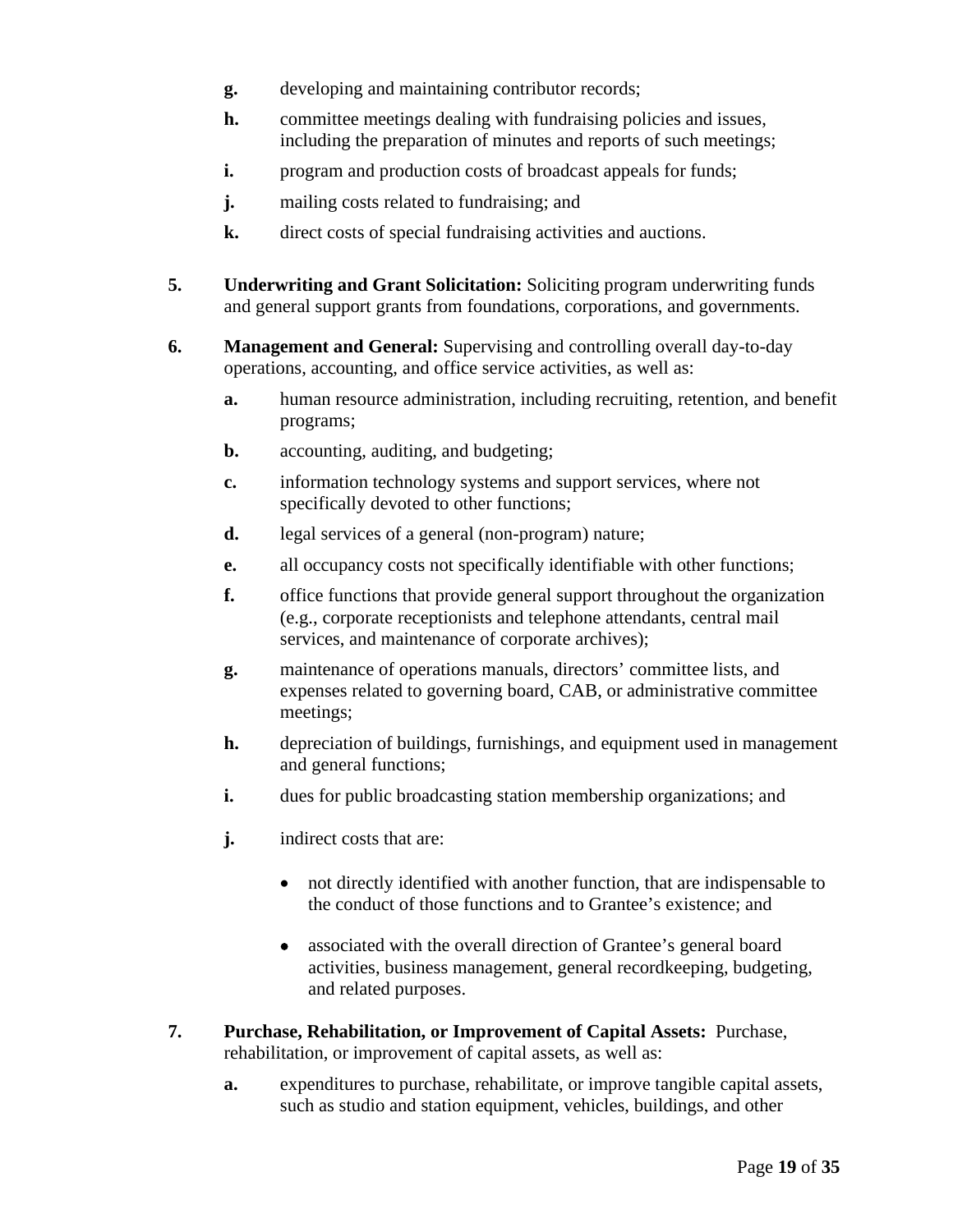structures; and

- **b.** other capital assets funded with the CSG.
- **C. Restricted CSG:** Restricted CSG funds must be used as specified in Section  $396(k)(3)(A)(iii)$  of the Communications Act, which provides that the funds are "solely to be used for acquiring or producing programming that is to be distributed nationally and is designed to serve the needs of a national audience."

Accordingly, for all CSG Levels, the restricted portion of the CSG must be spent on national program production and acquisition costs and be used exclusively for the acquisition, production, promotion, and/or distribution of national programming of high quality, diversity, creativity, excellence, and innovation, with strict adherence to objectivity and balance in all programs or series of programs of a controversial nature.

To qualify as a national program for funding from CSG funds, a program must be placed in the national marketplace of public radio programming. In addition to the purposes described in the previous paragraph, the restricted portion may be used for the direct costs associated with placing a program produced with CSG funds into the national marketplace, such as the cost of purchasing satellite time or other direct distribution costs.

Expenditures from the restricted portion of the CSG must fall into one of the following four categories:

- **1. Production Expenditures:** Production expenditures include Grantee's production of programs for national distribution and the payments Grantee makes directly to independent producers to produce programs for national distribution.
- **2. Program and Content Acquisition Expenditures:** Program and content acquisition expenditures include payments to public broadcasting entities that act as producers and/or distributors for national programs. It also includes payments Grantee makes to acquire programs from producers (commercial and nonprofit), including independent producers acting as their own distributors, provided the programming is CPB-Qualified Programming.
- **3. Distribution Expenditures:** Distribution expenditures include distribution/interconnection fees, uplink fees, satellite space costs, and supplies related to the national distribution of locally produced or acquired programming. It also includes broadcast, transmission, and technical costs. It does not include the cost of equipment.
- **4. Promotion Expenditures:** Promotion expenditures include the costs of promoting acquired national programs and nationally distributed programs whether produced by Grantee or by independent producers under contract to Grantee.

Grantee must ensure that any program produced or acquired with the restricted portion of CSG funds must include appropriate underwriter credit for CPB,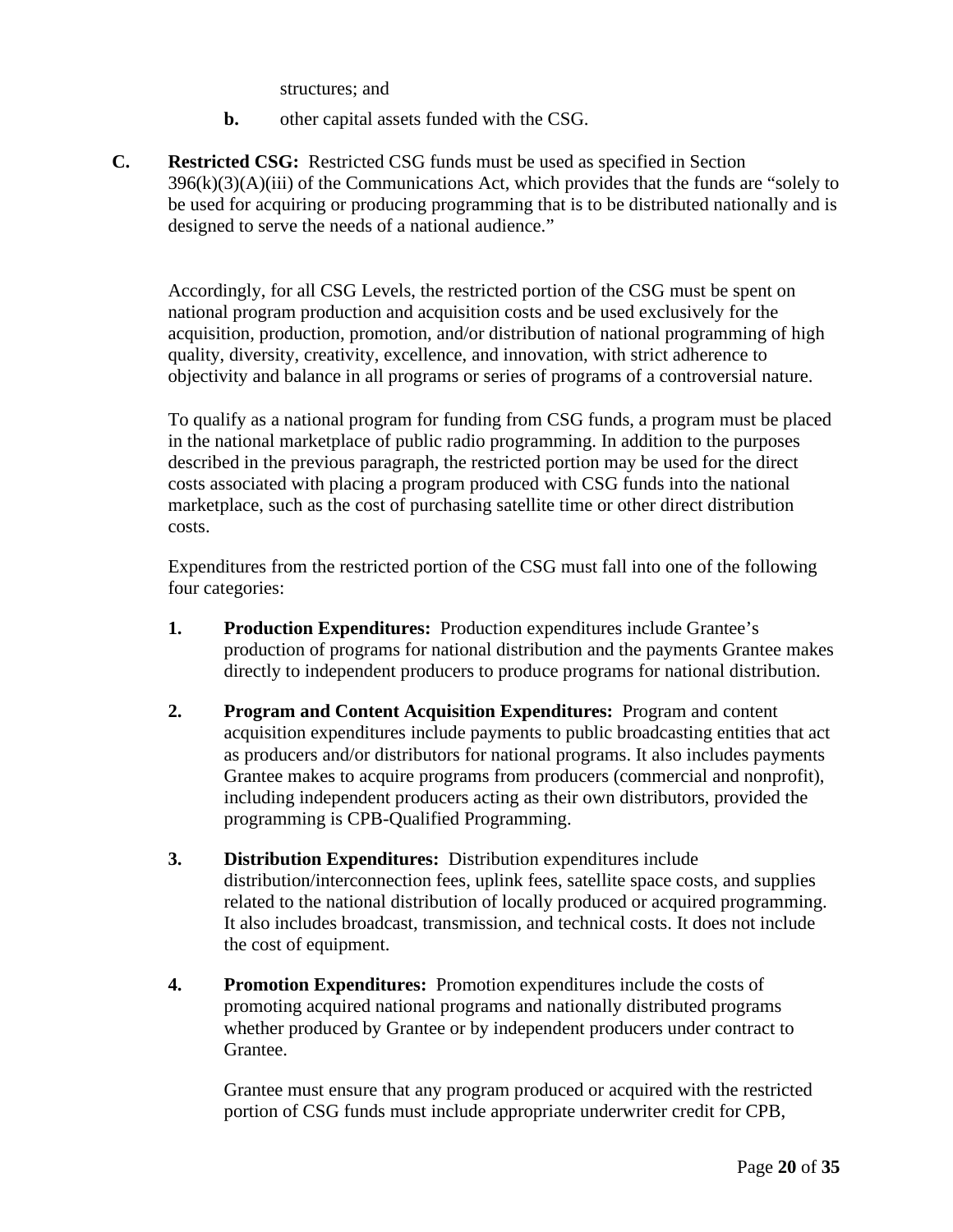identifying CPB's financial assistance whenever broadcast.

#### <span id="page-20-0"></span>**Section 13. Other CSG Spending Restrictions**

Grantee's use of CSG funds is further restricted as follows:

- **A. Entertainment:** Grantee shall not use any CSG funds for any reception or entertainment for any officer or employee of the federal government, or any state or local government  $(47 \text{ U.S.C. }$ § 396 (k)(2)(A)).
- **B. Influencing Legislation:** Grantee shall not use any CSG funds to pay the salary or expenses of Grantee's staff, or its agents, related to any activity designed to support, defeat, or influence legislation or appropriations before Congress, or any state legislature  $(26 \text{ U.S.C. } § 501(c)(3)).$

Grantee shall not use any CSG funds for activities designed to support, defeat, or influence legislation or appropriations pending before the Congress, or any state legislature. This also refers to activities including, but not limited to:

- **1.** publicity or propaganda; and
- **2.** the creation, distribution, or use of any kit, pamphlet, booklet, social media communications, publication, and radio, television, or video presentation.

However, if these activities support a presentation Grantee makes to or at the request of the Congress, any state legislature, or in support of recognized executive-legislative relationships, they may be exempt  $(26 \text{ U.S.C.} \S 501(c)(3))$ .

- **C. CPB-Qualified Programming:** Grantee shall not use any CSG funds to cover the cost of producing, acquiring, or distributing programs, unless they are for CPB-Qualified Programming.
- **D. Restricting CSG Funds:** Grantee may not impound or otherwise withhold or inappropriately restrict the station's use of CSG funds. CSG funds may not be used to supplant funds or reduce budgets for other support already being provided to the station(s) by Grantee.
- **E. Overhead Expenses:** Grantee shall not use CSG funds to offset a Licensee's overhead or for any other expenses not directly related to the operation of the station, unless such overhead and expenses are enumerated in Section 4, Operational Requirements.
- **F. Sale of Assets:** Grantee shall use CSG funds and the proceeds from the sale of assets acquired with CSG funds solely for the benefit of the public broadcast radio station.
- **G. Staffing Costs:** FT employees whose salaries are paid using CSG funds must exercise full-time responsibilities over the public broadcast radio station's operations. Grantee shall not require said personnel to perform duties unrelated to the public broadcast radio station's operation. For FT employees whose salaries are partially paid using CSG funds, Grantee shall ensure that the portion of their salary paid with CSG funds shall not exceed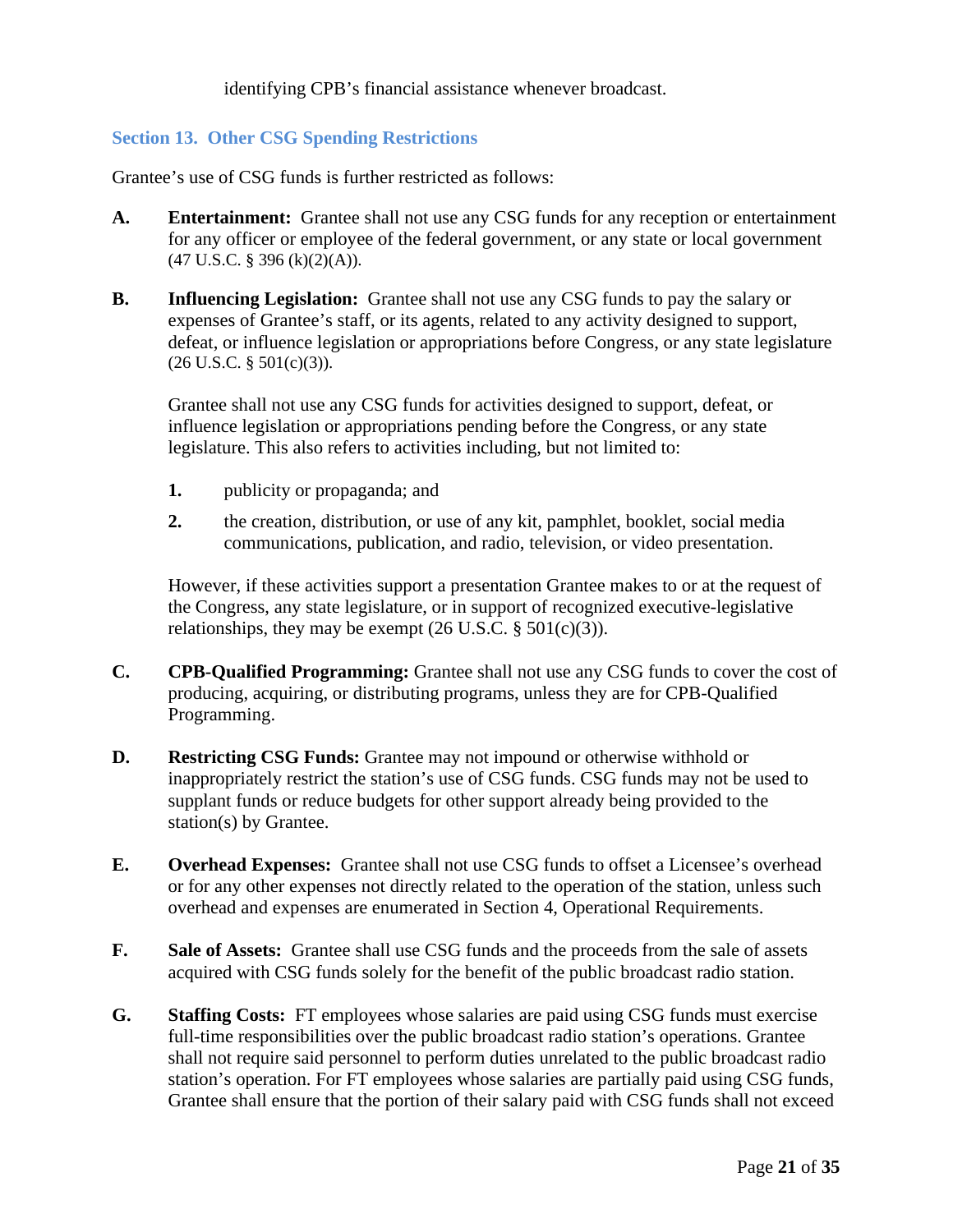the percentage of said employees' time spent on the public broadcast radio station's operations.

**H. Standard Pricing:** Grantee shall not use CSG funds for personnel services, programming (production and acquisition) expenses, or the cost of technical facilities in excess of the standard amounts Grantee usually pays for the same under similar circumstances.

#### <span id="page-21-0"></span>**Section 14. Spending Period**

CSG funds must be expended during the Spending Period in accordance with the purposes and restrictions set forth in these General Provisions, and the Financial Reporting Guidelines, incorporated herein by reference. Any funds not expended during the Spending Period must be returned to CPB no later than November 3, 2021. Expenditures inconsistent with these shall be considered unauthorized expenditures and must be returned to CPB pursuant to Section 18. Return of Funds. Once the Spending Period expires, Grantee may not reallocate disallowed expenditures.

#### <span id="page-21-1"></span>**Section 15. CSG Payments and Report Due Dates**

- **A. CSG Payments:** CSGs will be disbursed to Grantee in two installments. However, each CSG payment is contingent upon Grantee submitting all forms, reports, and/or other documents required by CPB.
- **B. CSG Offer Expiration:** Grantee's Head of Grantee and Licensee Official must execute its CSG Agreement and Certification of Eligibility by June 30, 2020, or risk forfeiting its CSG as determined by CPB. If Grantee prefers to receive the CSG payment at a different date, Grantee must notify CPB in writing at [csg@cpb.org.](mailto:csg@cpb.org)
- **C. Reporting Requirements:** To avoid penalties and delayed disbursement of CSG payments, Grantee must submit all required documents and reports to CPB on time. The financial forms (AFR or FSR and financial statement) are due within five months after the close of Grantee's fiscal year. As a condition of receiving the CSG, each Grantee, regardless of its CSG Level, must also complete and submit its annual SAS. The SAS data, including the station's LCSR, must be submitted to CPB by February 15. If Grantee submits its financial forms or SAS after the filing deadlines, as determined by CPB, Grantee will be subject to a financial penalty set forth in Section 3(F), Recordkeeping Requirements.

Grantee must submit either a consolidated AFR or FSR to CPB. Financial reporting requirements differ based upon Grantee's CSG Level.

**1. CSG Level A or B Grantee:** Level A and B Grantees must file an FSR. Grantees in CSG Levels A or B that received Total Station Revenue of \$300,000 or more in the reporting year (i.e., Grantee's fiscal year) must also file an audited financial statement, and Grantee's FSR must include an attestation by an independent accountant that the FSR complies with the [Financial Reporting](http://www.cpb.org/stations/frg/)  [Guidelines.](http://www.cpb.org/stations/frg/)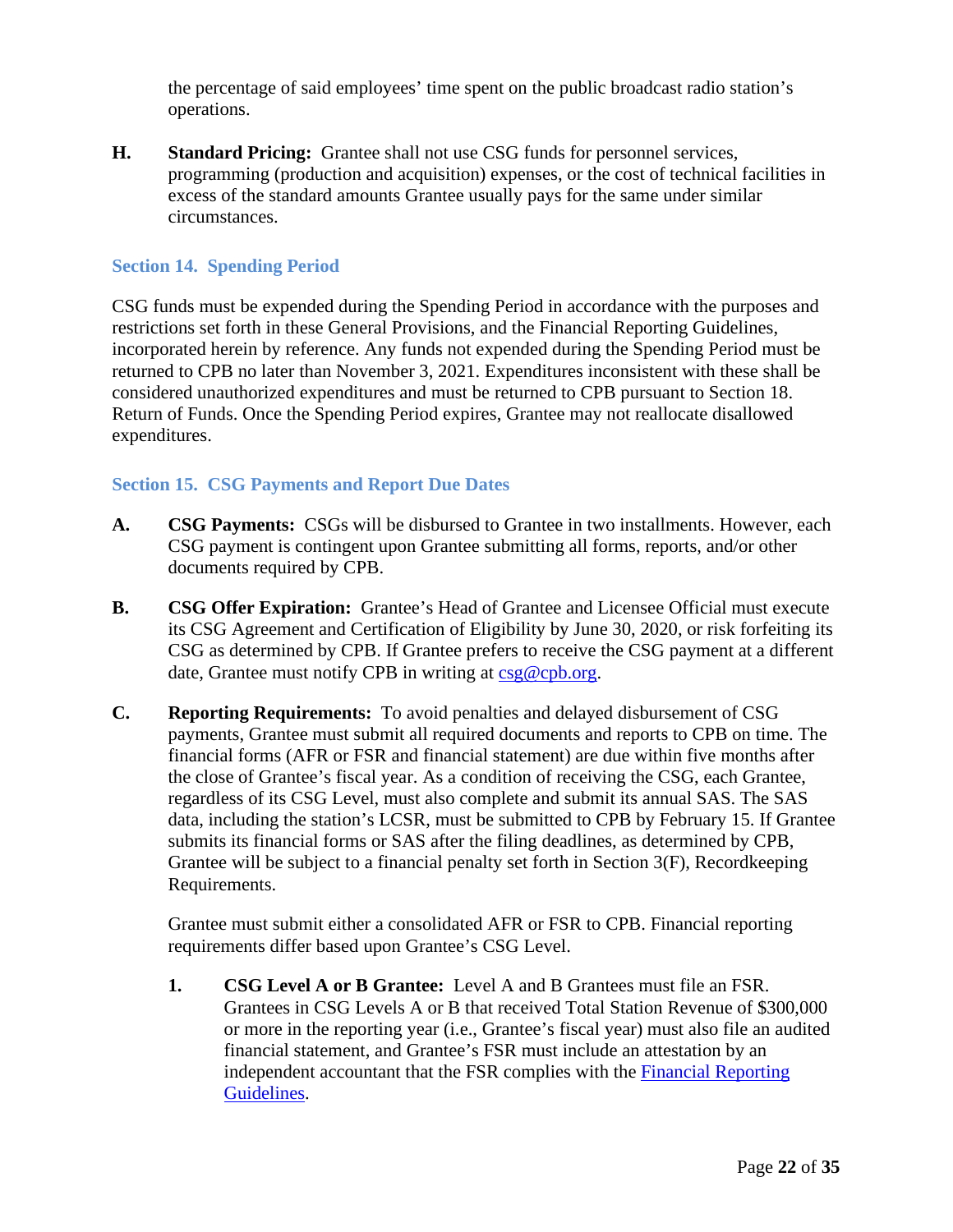**2. CSG Level C or D Grantee:** Level C and D Grantees must file a separate AFR for each radio or television CSG it receives and an audited financial statement; they may consolidate the financial reporting for multiple stations licensed to or operated by the same entity, even if Grantees benefit from more than one radio or television CSG.

| <b>CSG</b><br><b>Level</b> | <b>Grantee</b><br><b>TSR</b> | <b>Financial</b><br>Form | <b>Financial</b><br><b>Statements</b><br><b>Required</b> |
|----------------------------|------------------------------|--------------------------|----------------------------------------------------------|
| A and B                    | $<$ \$300,000                | <b>FSR</b>               | Audited or<br>Unaudited                                  |
| A and B                    | $\geq$ \$300,000             | <b>FSR</b>               | Audited                                                  |
| $C$ and $D$                | N/A                          | . FR                     | Audited                                                  |

### <span id="page-22-0"></span>**Section 16. Extent of CPB Commitment**

CPB makes no commitment or representation, expressed or implied, to provide Grantee funds in excess of the CSG for which that Grantee qualifies. CSG awards are contingent upon CPB receiving its federal appropriation. In the event reductions occur in the amount of the federal appropriation, which is by law allocated to CSG awards, whether by rescission or otherwise and whether before or after funds are paid to Grantee, the CSG awards shall automatically be reduced by a proportional amount.

#### <span id="page-22-1"></span>**Section 17. Termination**

CPB reserves the right to terminate a Grantee's CSG if it fails to comply with the General Provisions or provides inaccurate information to CPB in any certification required by the General Provisions or any CSG-related document. Upon termination, CPB may, in its sole discretion, require Grantee to return CSG funds pursuant to Section 18, Return of Funds.

#### <span id="page-22-2"></span>**Section 18. Return of Funds**

- **A. Unused Funds:** All FY 2020 CSG funds that are not expended by September 30, 2021, must be returned to CPB on or before November 3, 2021.
- **B. Unauthorized Expenditures:** The amounts of all unauthorized expenditures shall be repaid by Grantee to CPB immediately upon CPB's request.
- **C. Loss of CSG Eligibility:** When a Grantee is no longer eligible to receive a CSG, CPB, in its sole discretion, may require Grantee to return CSG funds, as set forth below.
	- **1.** In any of the situations described in paragraphs (2) or (4) below, CPB may require a recipient of a CSG to return the greater of:
		- **a.** all unexpended CSG funds from grant periods that have not yet expired; or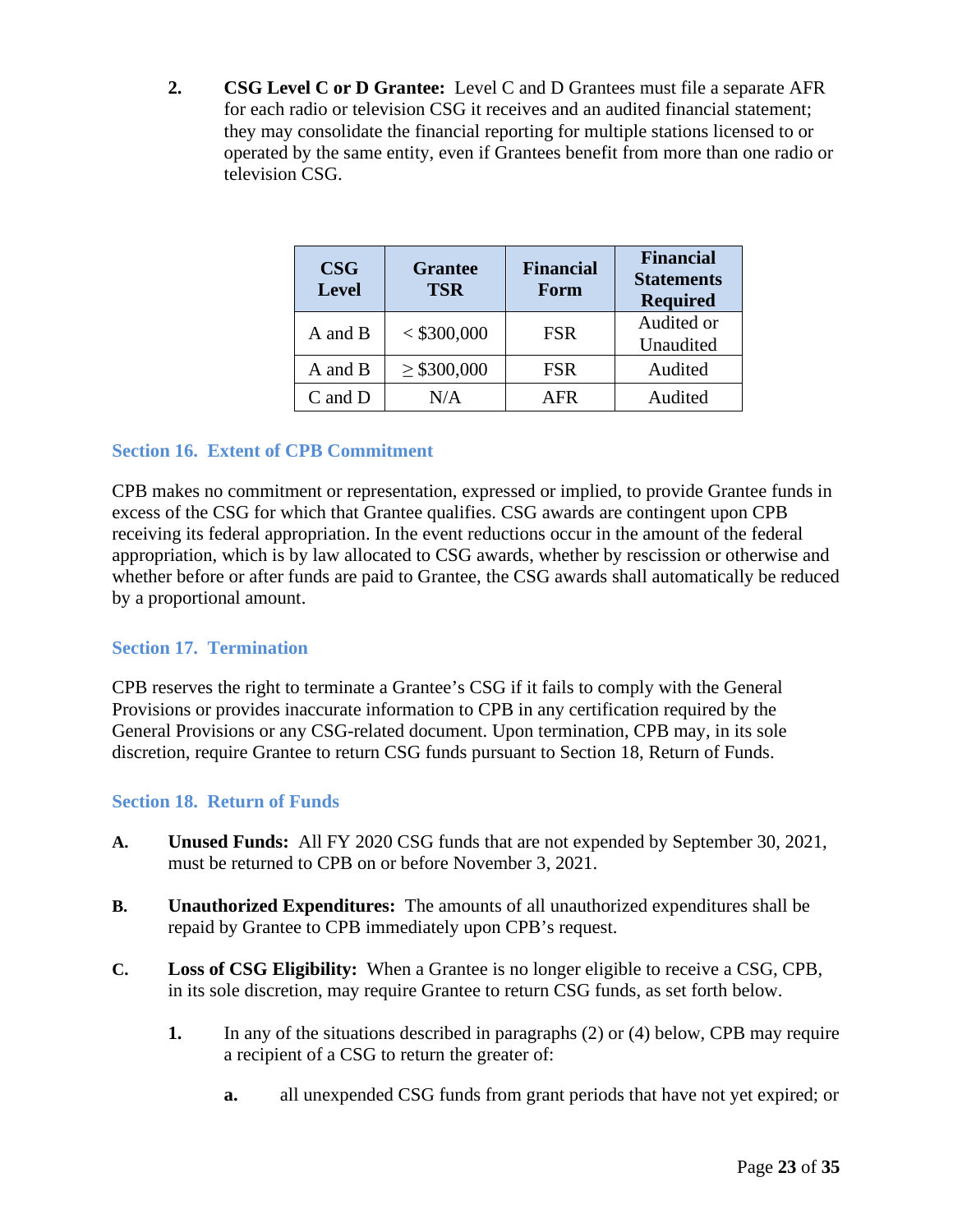- **b.** the amount equal to the *pro rata* monthly share of the total CSG for all grant periods that have not yet expired, multiplied by the number of full months remaining in the grant period(s).
- **2.** In addition to the amount that CPB may require a CSG recipient to return under paragraph 1 above:
	- **a.** If any recipient of a CSG effectuates a transfer of control, assignment, or lease of its broadcast license to a non-CSG-qualified organization, whether or not effectuated in accordance with Section 19, Assignment, CPB may require the recipient to return an amount not to exceed the greater of: (a) twenty percent of the sale price in the event of a sale, (b) twenty percent of the amount to be paid under the lease over the course of its term in the event of a lease, or (c) twenty percent of all CSG funds that have been provided, as calculated on a *pro rata* monthly basis, during the 24-month period preceding the effective date of the Grantee's agreement for transfer of control, assignment, or lease; or
	- **b.** If any recipient of a CSG ceases to operate a qualified public radio service due to the relinquishment or loss of its broadcast license, CPB may require the recipient to return an amount not to exceed fifteen percent of all CSG funds that have been provided, as calculated on a *pro rata* monthly basis, during the 24-month period preceding the date on which the relinquishment or revocation becomes final (*i.e.*, no longer subject to administrative or judicial review), provided, however, that if the relinquishment of a broadcast license is related to a merger or consolidation with another CSG-qualified organization, then CPB's ability to require the return of funds shall be governed by paragraph (3) below rather than this paragraph; or
	- **c.** If CPB determines that any recipient of a CSG, for any reason other than those set forth in paragraphs (1) and (2) above, is no longer qualified to receive CSG funds (including but not limited to as a result of a failure to comply with any requirement of these General Provisions or the imposition by the FCC of limits upon its operations), CPB may require the recipient to return an amount not to exceed fifteen percent of all CSG funds that have been provided, as calculated on a *pro rata* monthly basis, during the 24-month period preceding the date on which CPB determines that the recipient was no longer qualified.
- **3.** If a Grantee:
	- **a.** effectuates a transfer of control, assignment, or lease of its broadcast license to a non-CSG-qualified organization that, as a result of the transfer of control, assignment, or lease desires to become a CSG-qualified organization and is otherwise qualified, or
	- **b.** relinquishes its broadcast license pursuant to a merger or consolidation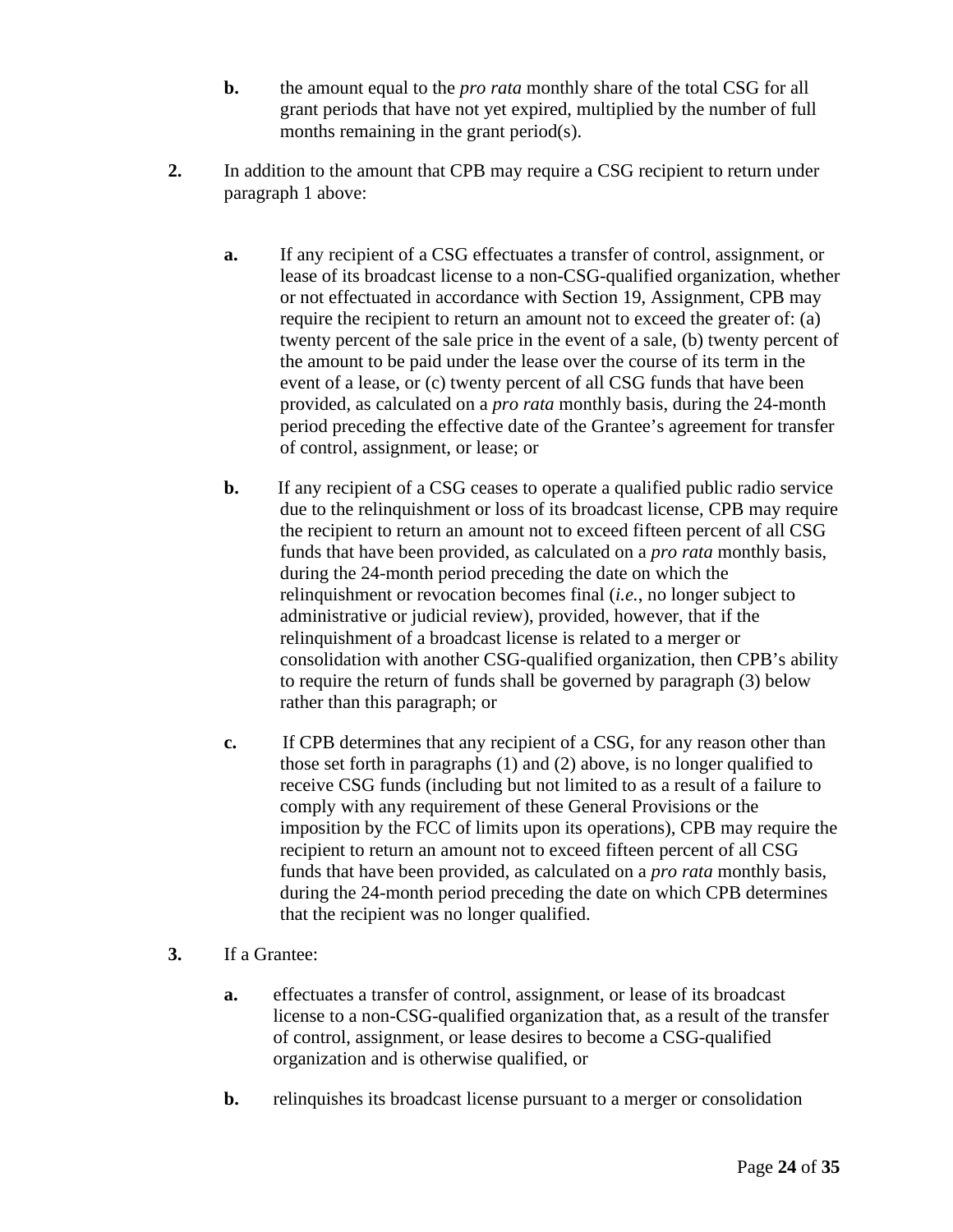with another CSG-qualified organization, and

- **c.** complies with the requirements of Section 19. Assignment, CPB may, in its sole discretion, permit the recipient to assign any of the funds that CPB might otherwise require the recipient to return pursuant to paragraph (1) above to the organization with which the recipient's operations were or are to be merged or consolidated, provided that the recipient demonstrates to CPB's satisfaction that such funds will be used in accordance with these General Provisions.
- **4.** If any recipient of a CSG effectuates a transfer of control, assignment, or lease of its broadcast license to another CSG-qualified organization and complies with the requirements of this Section, CPB may, in its sole discretion, permit the recipient to assign any of the funds that CPB might otherwise require the recipient to return pursuant to paragraph (1) above to the CSG-qualified transferee or lessee, provided that the recipient demonstrates to CPB's satisfaction that such funds will be used in accordance with these General Provisions.
- **D. Procedures for Return of Funds:** In all cases in which funds must be returned, checks shall be made payable to the Corporation for Public Broadcasting, and forwarded to Vice President and Controller, Corporation for Public Broadcasting, 401 9<sup>th</sup> Street, N.W., Washington, DC 20004. If Grantee fails to return funds due to CPB, CPB reserves the right to offset said amount due against Grantee's future CSG payment(s).

#### <span id="page-24-0"></span>**Section 19. Assignment**

Grantee may not assign any of its rights or obligations hereunder in whole or in part (even if a third party becomes responsible for providing programming for all or part of a station's broadcast schedule or any other aspect of Licensee's broadcast operations) without CPB's prior written consent.

#### <span id="page-24-1"></span>**Section 20. Nondiscrimination**

Grantee must comply with the nondiscrimination provisions set forth below.

- **A. Discrimination:** Grantee shall not discriminate against any employee or applicant for employment because of race, color, religion, age, sex, national origin, or physical or mental handicap. Grantee will take affirmative action to ensure that applicants are considered for employment, without regard to their race, color, religion, age, sex, national origin, or physical or mental handicap.
- **B. Laws and Regulations:** Grantee shall comply with all laws and regulations prohibiting discrimination on the basis of race, color, religion, age, sex, national origin, or physical or mental handicap that may be applicable to Grantee, including but not limited to the following:
	- **1.** Title III of the Public Telecommunications Financing Act of 1978 (47 U.S.C. § 398);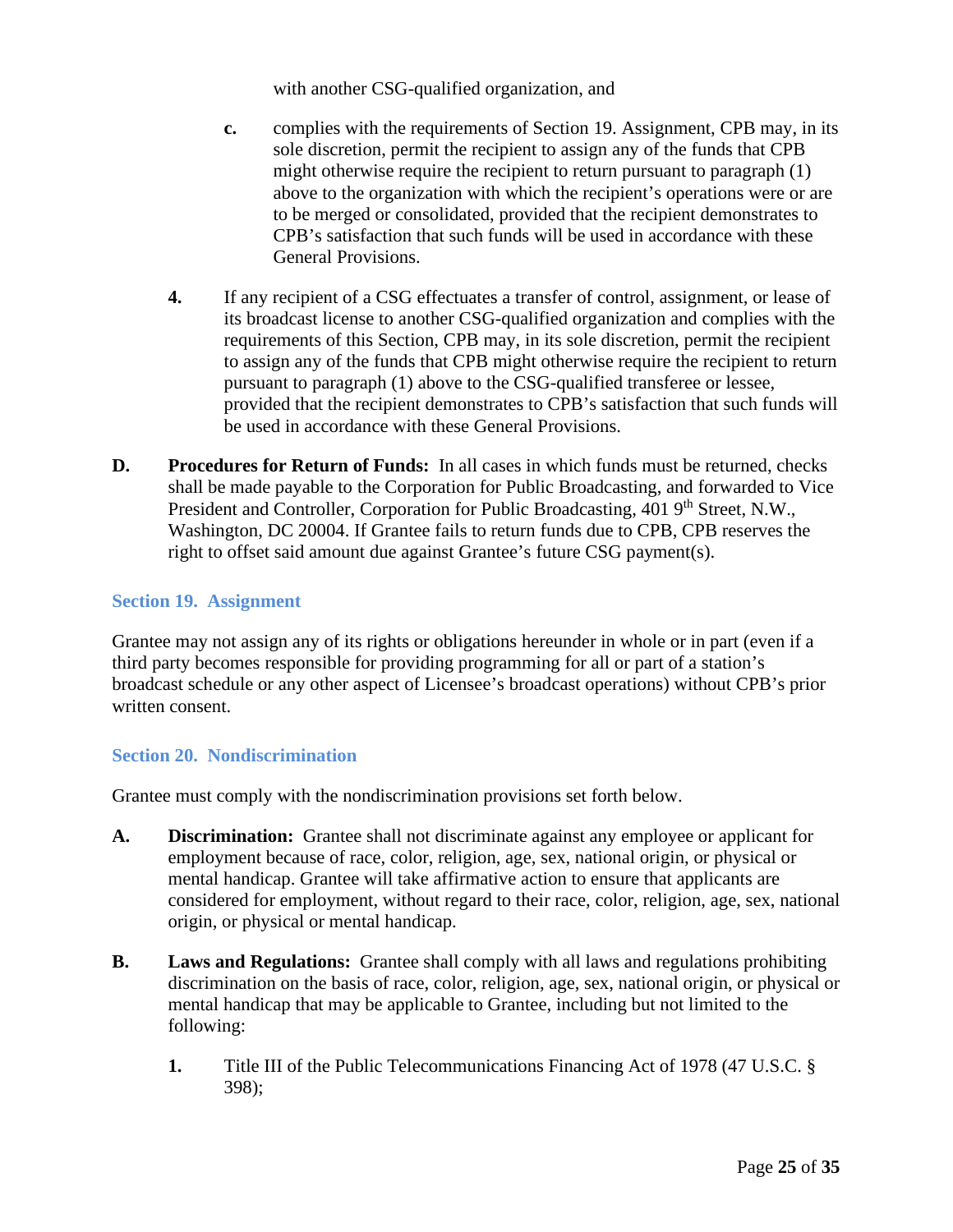- **2.** Title VII of the Civil Rights Act of 1964 (42 U.S.C. § 2002e);
- **3.** Equal Pay Act of 1963 (29 U.S.C. § 206);
- **4.** Age Discrimination in Employment Act of 1967 (29 U.S.C. § 621-634);
- **5.** Title VI of the Civil Rights Act of 1964 (42 U.S.C. § 2002d);
- **6.** Title IX of the Education Amendment of 1972 (20 U.S.C. § 1681);
- **7.** Title V of the Rehabilitation Act of 1973 (29 U.S.C. § 790-794); and
- **8.** FCC's regulations concerning equal employment opportunity (47 C.F.R. § 73.2080).
- **C. Subcontracts:** Grantee must include the provisions of this Section in all contracts and subcontracts funded by its CSG.

# <span id="page-25-0"></span>**Section 21. Equal Employment Opportunity**

Grantee must certify in its CSG Agreement and Certification of Eligibility to CPB that it complies with the FCC Rules concerning equal employment opportunity (47 C.F.R. § 73.2080) and the requirements in the Communications Act concerning equal employment opportunity (47 C.F.R. § 396 (k)(11) (A).<sup>[4](#page-25-2)</sup>

### <span id="page-25-1"></span>**Section 22. Other Nondiscrimination Requirements**

- **A. Discrimination Claims:** Grantee acknowledges that CPB is a private, nonprofit corporation and does not have the legal authority to investigate and adjudicate complaints alleging discriminatory practices by Grantee. CPB will, therefore, refer all such complaints it receives to a government agency with jurisdiction to conduct any proceedings that may be appropriate. Further, CPB will cooperate fully with every such agency with jurisdiction to inquire into alleged discriminatory practices by a Grantee.
- **B. Applicable Laws and Regulations:** Grantee acknowledges that the laws and regulations prohibiting discrimination against persons on the basis of race, color, religion, national origin, age, sex, or physical or mental handicap may be federal, state, or local and may vary from jurisdiction to jurisdiction.

Grantee represents and warrants that it knows, understands, and applies the laws and regulations regarding discrimination and acknowledges that CPB is under no obligation to advise Grantee of the same unless required by law or regulation.

**C. Suspension or Cancellation of CSG:** Whenever a court or government agency with jurisdiction shall make a determination that Grantee is in violation of federal, state, or local laws and regulations prohibiting discrimination on the basis of race, color, religion, age, national origin, sex, or physical or mental handicap, and notice of such

<span id="page-25-2"></span><sup>4</sup> FCC requirements are different from CPB's Employment Statistical Report requirements, which are detailed in Section 2(E), Communications Act Requirements.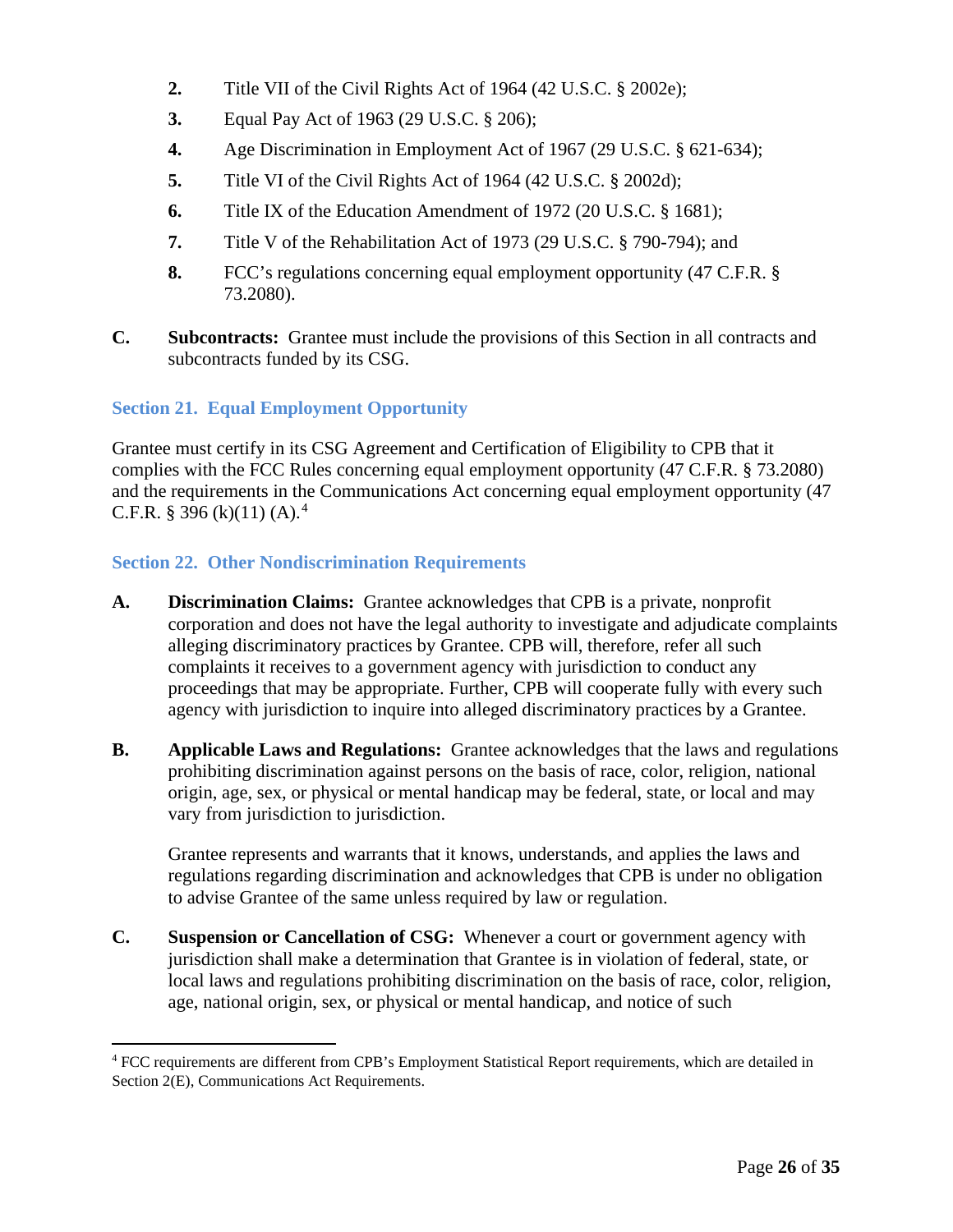determination is provided to CPB, CPB shall promptly notify Grantee that, unless Grantee demonstrates to CPB's satisfaction, within 30 days, that the violation has been corrected or that Grantee is in compliance with all provisions of such determination, CPB may suspend or cancel all CSG or other CPB funding.

Whenever such determination is appealed or otherwise challenged in an appropriate forum, whether or not the effect of such determination is stayed pending appeal, CPB shall notify Grantee that, unless Grantee can show cause to the contrary within 30 days, CPB shall suspend or cancel CPB assistance. If CPB decides to suspend or cancel such funding, all sums that would have been payable to Grantee shall be held by CPB pending completion of the appellate process, and CPB shall not suspend or cancel its nonfinancial and/or in-kind assistance during the appeal.

#### <span id="page-26-0"></span>**Section 23. Governing Law and Jurisdiction**

Except as otherwise required by law, the General Provisions and all instruments between Grantee and CPB related thereto shall be construed in accordance with the laws of the District of Columbia. Notwithstanding the jurisdiction of any other court, by accepting a CSG, Grantee expressly submits and consents in advance to the jurisdiction of the Superior Court of the District of Columbia and the U.S. District Court for the District of Columbia for all claims or disputes pertaining directly or indirectly to any CSG or any program set forth in the General Provisions, or any matter related thereto. Grantee further agrees that in any action or proceeding commenced in any court in the District of Columbia, Grantee shall be deemed to have been duly served with process of such court when process is delivered to Grantee personally or by certified or registered mail (return receipt requested) within or outside of the District of Columbia.

#### <span id="page-26-1"></span>**Section 24. Amendment to General Provisions**

CPB reserves the right, in its sole discretion, to amend the General Provisions and will notify Grantee of the same. Grantee will be deemed to agree and comply with the amendments unless it notifies CPB otherwise in writing within 30 days of receipt of CPB's notification.

Upon receiving Grantee's notification, Grantee will be disqualified from the CSG program and Grantee shall immediately repay CPB any amounts due CPB under Section 18, Return of Funds.

#### <span id="page-26-2"></span>**Section 25. Headings**

The headings contained herein are for convenience only and shall not be interpreted to limit or otherwise affect the provisions herein.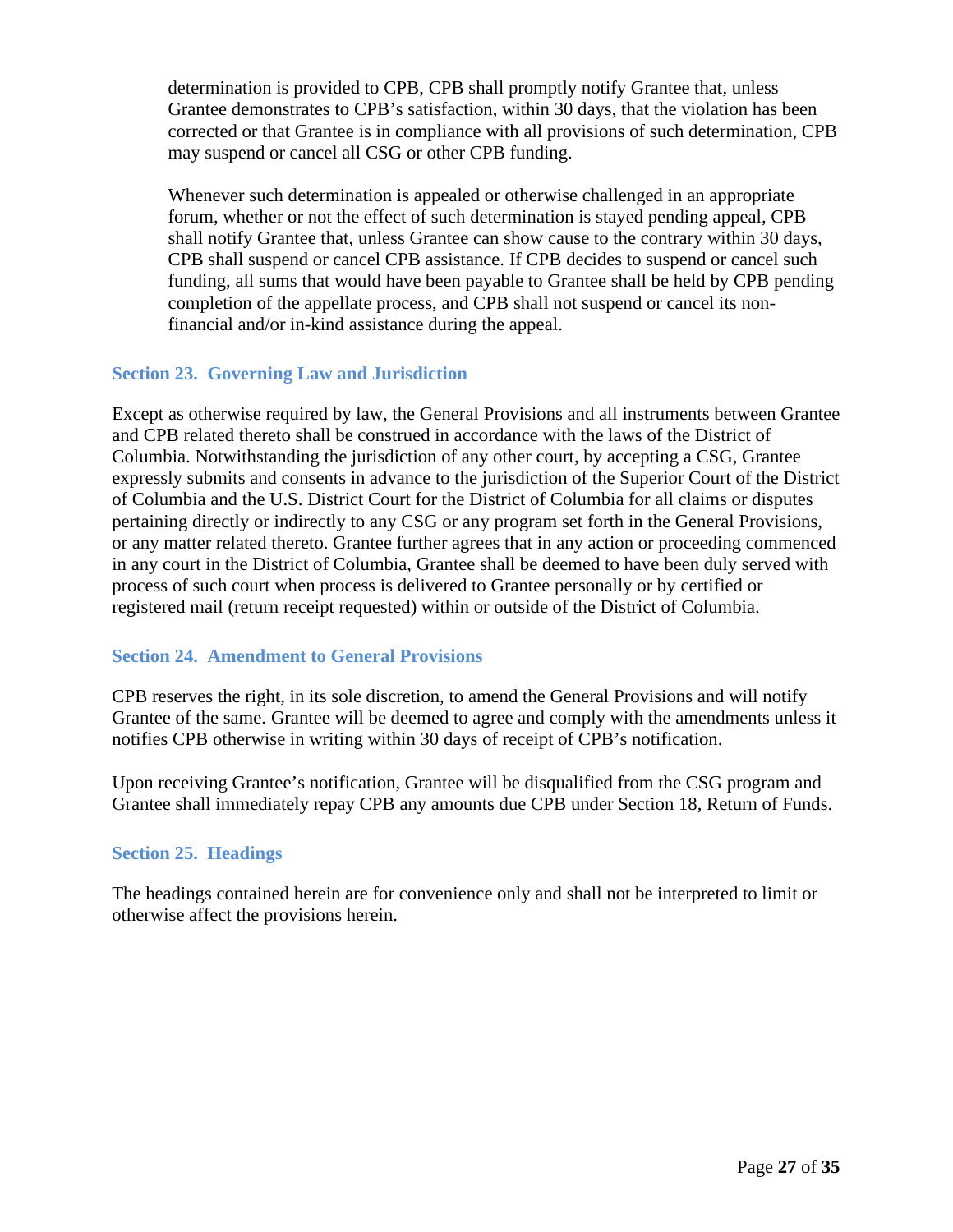# <span id="page-27-0"></span>**PART II. DEFINITIONS**

The following terms are defined as set forth below.

- **A. Annual Financial Report (AFR):** The financial information that Grantee must annually report to CPB, detailed in the FY 2019 [Financial Reporting Guidelines,](http://www.cpb.org/stations/frg/) which are incorporated herein by reference.
- **B. Annual Financial Summary Report (FSR):** The financial information CPB permits certain Grantee to annually report to CPB in lieu of an AFR, detailed in the [Financial](http://www.cpb.org/stations/frg/)  [Reporting Guidelines.](http://www.cpb.org/stations/frg/)
- **C. ASC:** Audience Service Criteria.
- **D. ASC Funds:** Twenty-five percent of a station's CSG that is not restricted under Section 12, CSG: Unrestricted and Restricted.
- **E. Average Quarter Hour Persons (AQH Persons):** The average number of persons listening to a station for at least five minutes during a 15-minute period.
- **F. Average AQH:** The average of the station's two prior years' AQH Persons, reported by Nielsen Radio in its spring survey period (e.g., to calculate the Listening Index for FY 2020 CSGs, Nielsen Radio's spring 2017 and spring 2018 AQH must be averaged).
- **G. Calculation Document:** The document that identifies the methodology CPB applies to calculate the CSG that a Grantee is eligible to receive. The methodology is attached hereto and incorporated herein as Exhibit B.
- **H. Communications Act:** The Communications Act of 1934, as amended (47 U.S.C. § 396, et seq.).
- **I. Communications Act Compliance Booklet:** A booklet entitled ["Compliance, June](https://www.cpb.org/stations/certification/)  [2019"](https://www.cpb.org/stations/certification/) that explains certain Communications Act requirements applicable to CSG recipients, which is incorporated herein by reference.
- **J. Community Advisory Board (CAB):** An advisory body most radio stations are required to maintain pursuant to the Communications Act.
- **K. Community Financial Support (CFS):** For Grantee required to file an AFR, their CFS is the total of the following lines in Schedule A of their 2018 fiscal year AFR:
	- **1.** Line 3.1C Direct Support from Licensee
	- **2.** Line 8 Foundations and Nonprofit Associations
	- **3.** Line 9 Business and Industry
	- **4.** Line 10 Memberships and Subscriptions
	- **5.** Line 11 Revenue from Friends Groups (less any revenue included on Line 10)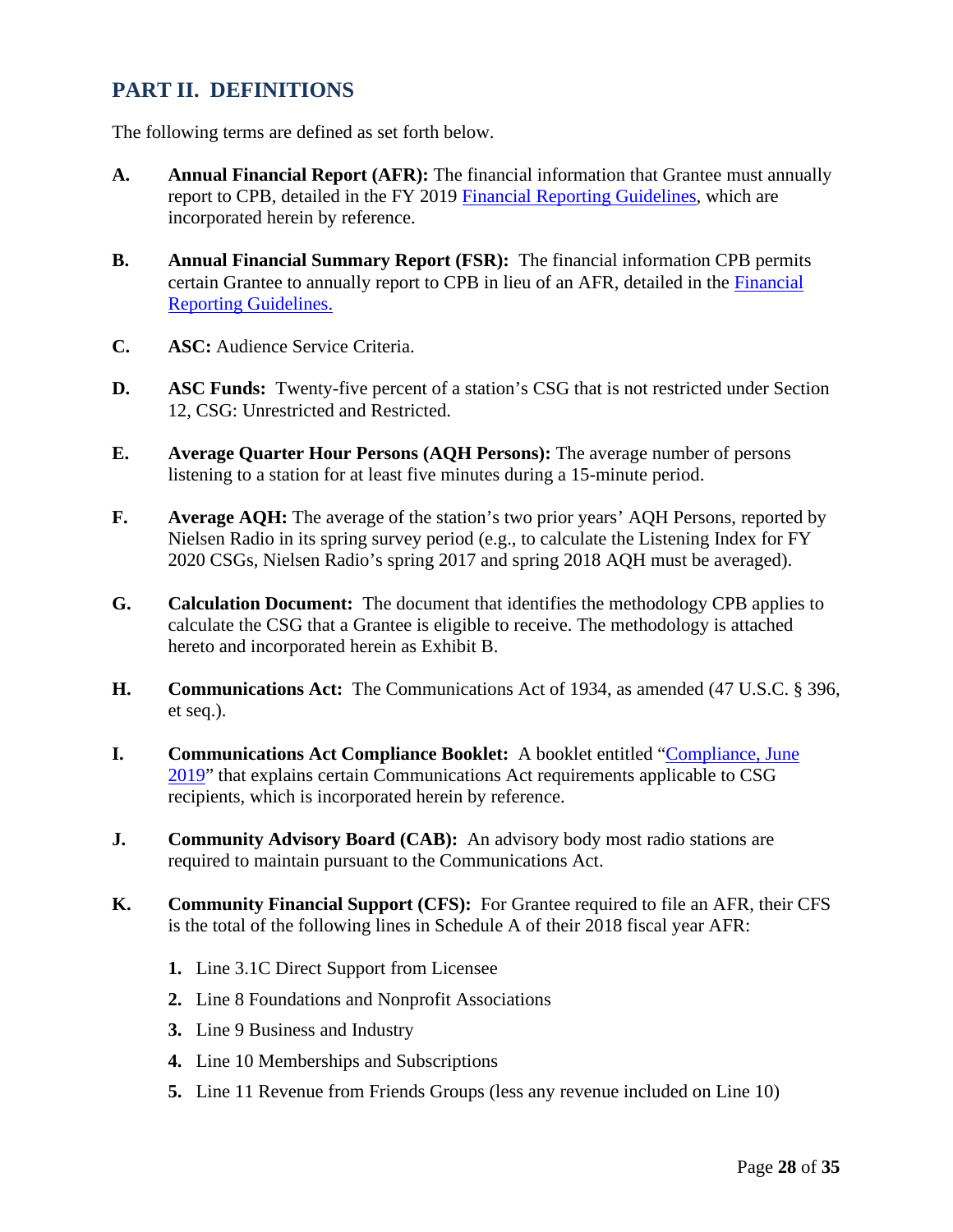- **6.** Line 13 Net Auction Revenue
- **7.** Line 14 Net Revenue from Special Fundraising Activities
- **8.** Line 19 Gifts and Bequests from Major Donors

For Grantee required to file an Annual Financial Summary Report, their CFS is the total of Lines 4.1, and Lines 6 through 9 of their 2018 fiscal year FSR.

- **L. Community Service Grant (CSG):** Unless otherwise identified, an FY 2020 Community Service Grant awarded to a Grantee by CPB.
- **M. Compliance Projects:** Projects undertaken by a Grantee that does not meet the ASC requirement to assist it in becoming compliant with the same.
- **N. Coverage Area Population (CAP):** The population within a station's coverage area based on contours specified by CPB (consistent with the rules and policies of the Federal Communications Commission) and the most recent population data published by the U.S. Census Bureau. A station's coverage area is defined by the primary signal coverage standard of 1mV/m (60 dBu) for FM and 5mV/m (73.979 dBu) daytime, ground wave for AM.
- **O. CPB:** The Corporation for Public Broadcasting.
- **P. CPB-Qualified Programming:** General audience programming broadcast that serves a station's demonstrated community needs of an educational, informational, or cultural nature.:

Programs that are not considered CPB-Qualified Programming include but are not limited to:

- **1.** programming that furthers the principles of particular political or religious philosophies; and
- **2.** programming designed primarily for in-school or professional in-service audiences.
- **Q. CSG Agreement and Certification of Eligibility:** The agreement each CSG recipient must submit to CPB electronically through CPB's Integrated Station Information System, certifying Grantee's compliance with the terms and conditions of its CSG, including applicable requirements in the Communications Act and General Provisions.
- **R. CSG Levels:** There are four CSG levels: A, B, C, and D, which are determined by the metrics detailed in Exhibit B, attached hereto and incorporated herein by reference.
- **S. Discrete Accounting Requirement:** Grantee must use unique accounting codes for CSG revenues and expenses – restricted and unrestricted – to facilitate an audit. Specifically, Grantee's accounting systems must be able to generate a report showing CSG revenues and how those funds were expended, using unique accounting codes. Those accounts may not include non-CSG revenues or expenses.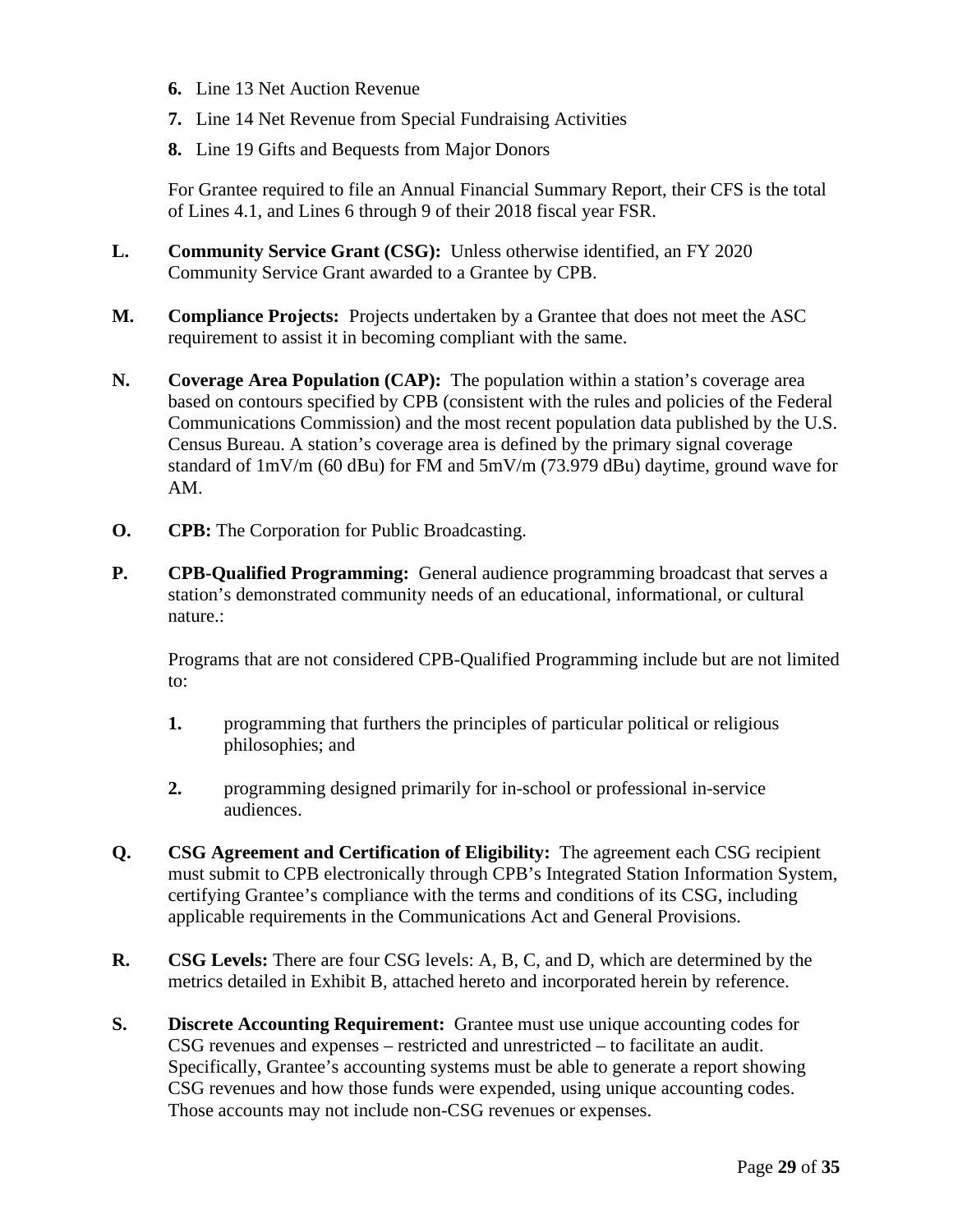**T. Effective Radiated Power (ERP):** As defined by the FCC, ERP is the product of the antenna power (transmitter output power less transmission line loss) times: the antenna power gain or the antenna field gain squared. Where circular or elliptical polarization is employed, ERP is applied separately to the horizontal and vertical components of radiation. For allocation purposes, ERP authorized is the horizontally polarized component of radiation only.

#### **U. Employment Statistical Report:** Grantee's report identifying:

- **1.** the race and sex, the number of employees in each of eight full-time and part-time job categories (officials and managers, professionals, technicians, office and clerical personnel, skilled craft persons, semi-skilled operatives, unskilled operatives, and service workers); and
- **2.** the number of job openings occurring during the year.
- **V. FCC:** The Federal Communications Commission**.**
- **W. Financial Reporting Guidelines:** CPB's instructions on accounting for and reporting on a Grantee's use of CSG funds for FY 2019 and amendments thereto, which are incorporated herein by reference.
- **X. Flagship Station:** When a Licensee has multiple stations, it is the station Grantee designates in CPB's Integrated Station Information System to receive the CSG.
- **Y. Full-Time Employee (FT employee):** Permanent personnel employed by Grantee, Licensee or a parent company, subsidiary, affiliate, or third-party operator under contract with Licensee:
	- **1.** that possess the skills and expertise in the management, programming, production, promotion, development, or engineering areas of radio station operations;
	- **2.** that are paid no less than the minimum federal hourly wage plus all benefits that Licensee (or a parent company, subsidiary, affiliate, or third-party operator under contract with Licensee) routinely provides to its FT employees; and
	- **3.** whose terms of employment require working the number of hours that constitute a normal work week at said institution.
- **Z. Full-Time-Equivalent Employees (FTE):** Two or more employees who, collectively, satisfy the criteria for an FT employee. However, an FTE need not receive all benefits that Licensee (or a parent company, subsidiary, affiliate, or third-party operator under contract with Licensee) provides to its FT employees.
- **AA. Grantee:** The Licensee eligible to receive a CSG.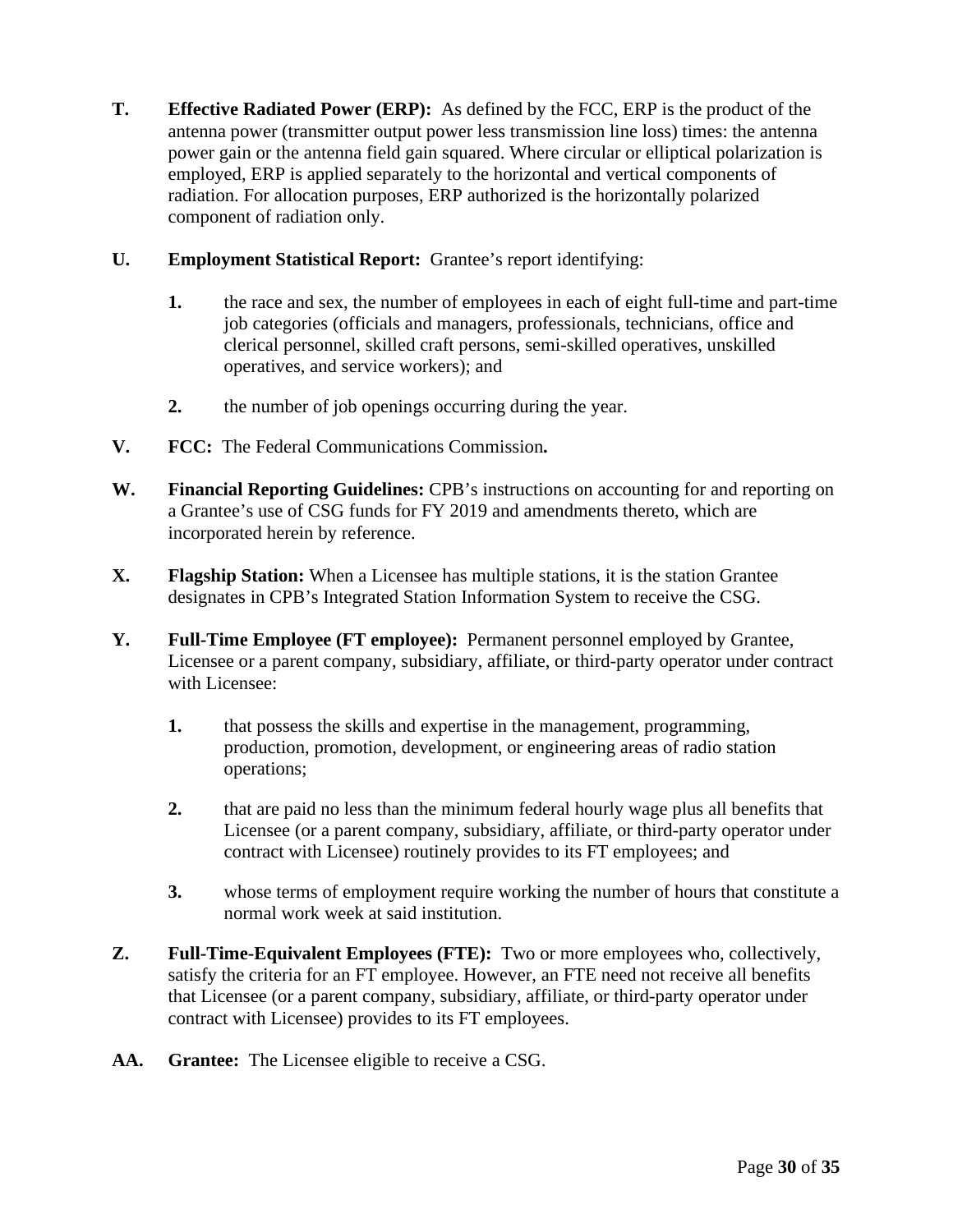- **BB. Head of Grantee:** The head of grantee is the highest-ranking representative of the station's management responsible for station operations, i.e., its president and chief executive officer
- **CC. Joint Licensees:** Licensees eligible to receive television and radio CSGs.
- **DD.** Licensee: The entity with a valid, renewable license from the United States Government to operate a full-power, noncommercial, educational radio station.
- **EE. Licensee Official:** For community licensees, it is the licensee's governing body chair or vice chair; for other licensees, it is the licensee's governing body chair or vice chair, or a designated senior level representative who is not a member of the station's management and who has the authority to enter into binding contracts on behalf of the Licensee.
- **FF. Local Content and Service Report (LCSR):** The annual report that Grantee must submit to CPB in the Station Activity Survey (Section 6) on the content and services they provide to serve local needs, including quantitative and qualitative information about the impact of the local services in their communities.
- **GG. Minority Audience Service Station (MASS):** A radio station that provides significant service to a minority group or groups through diverse programming that serves the needs and interests of minorities. Stations are deemed MASS if they meet at least one of the criteria below.
	- **1.** A measured minority audience composition (cume) greater than 51 percent averaged over the previous three consecutive measured quarters<sup>[5](#page-30-0)</sup>;
	- 2. The station is licensed to a designated Historically Black College or University<sup>[6](#page-30-1)</sup>; or
	- **3.** The station is licensed to:
		- **a.** a Native American Tribe<sup>[7](#page-30-2)</sup>;
		- **b.** a consortium of Native American Tribes; or
		- **c.** an entity<sup>[8](#page-30-3)</sup> controlled by a Native American Tribe, its community of license is within recognized tribal lands, and a substantial portion of its coverage area includes tribal lands.

<span id="page-30-0"></span><sup>5</sup> In markets where audience measurements (i.e., Nielsen Radio) are not available or based on a total cumulative audience of 5,000 or less, CPB will use the minority composition of the CAP within the station's primary coverage area. Stations with a CAP minority composition greater than 50 percent may be recognized as MASS.

<span id="page-30-1"></span> $6$  As defined by the Higher Education Act of 1965, 20 U.S.C. §1601, et seq., as amended.

<span id="page-30-2"></span><sup>7</sup> Native American Tribe means any Native American Indian or Alaska Native tribe, band, pueblo, village, or community within the continental United States that the Secretary of the Interior presently acknowledges to exist as an Indian tribe (25 C.F.R. §83.1).

<span id="page-30-3"></span><sup>8</sup> CPB considers an entity controlled by a Native American Tribe if: 1) a majority of the entity's governing body's voting members are enrolled Native American Tribe members and their lands are served by the station, or 2) the majority of the entity's governing body's voting members are appointed by a Native American Tribe.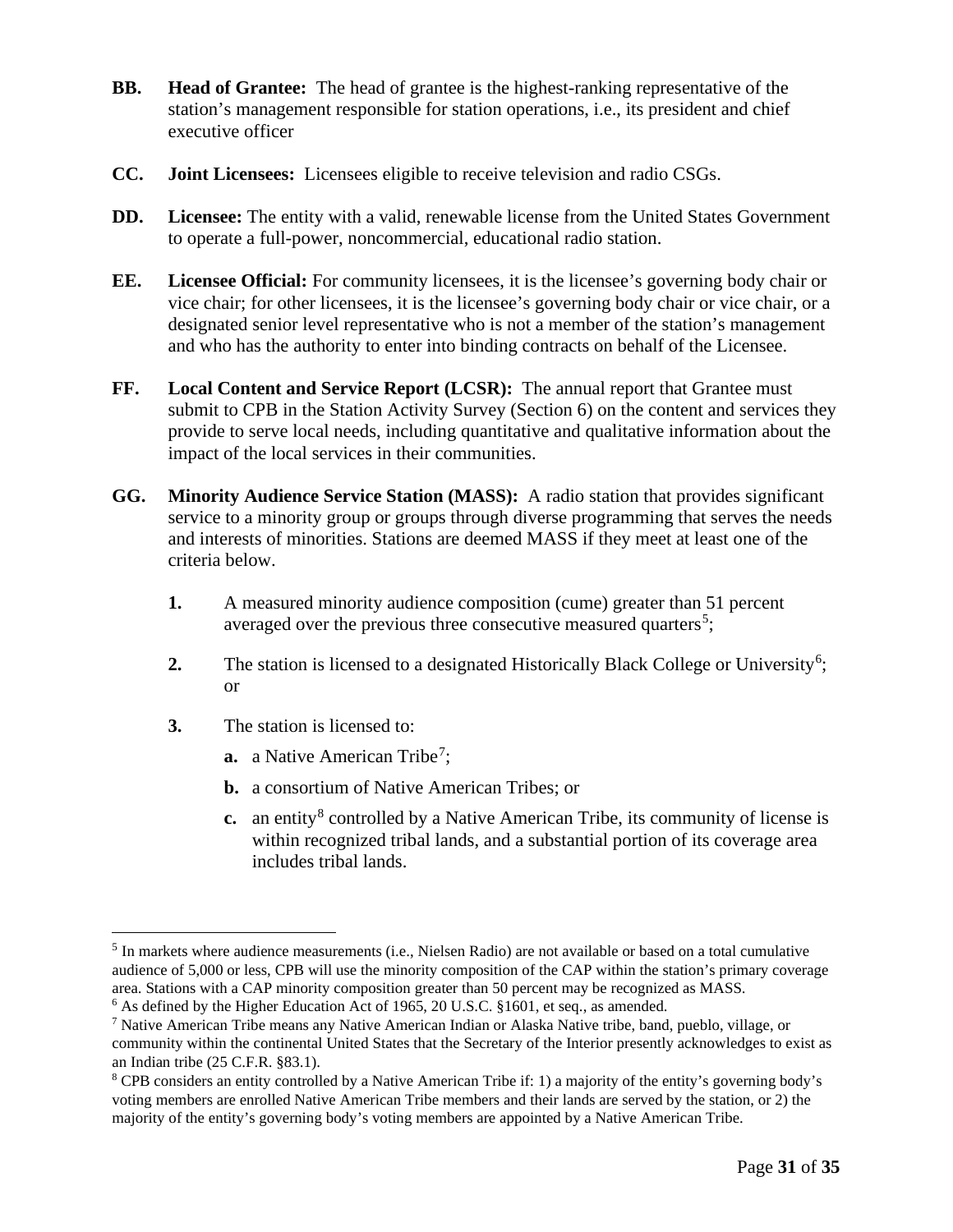- **HH. News Station:** Stations airing news for 75 percent of their broadcast schedule from 6:00 a.m. to 7:00 p.m. Monday – Friday.
- **II. Nonaffiliated Third Party:** Any person, company, partnership, or other party that is not controlled by or acting on behalf of, or at the request of, Grantee for the purpose of fundraising, underwriting, or development for the station.
- **JJ. Non-Federal Financial Support (NFFS):** The total cash and the fair market value of property and services Grantee received from sources other than the United States or any agency or instrumentality of the United States or any public broadcasting entity, as further defined in 47 U.S.C. § 397(9).

Additional details and definitions of what revenues qualify as NFFS are contained in the FY 2019 [Financial Reporting Guidelines](http://www.cpb.org/stations/frg/) and [Principles of Accounting.](http://www.cpb.org/stations/principles/principlesofaccounting050818.pdf)

- **KK. Overlapping stations:** A Licensee that owns more than one public radio station with individual CAPs that overlap by 50 percent or more.
- **LL. Principles of Accounting**: Application of Accounting and Financial Reporting to Public Telecommunications Entities, May 2005 edition.
- **MM. Rural Audience Service Station (RASS):** A station with a CAP density equal to or less than 40 people per square kilometer.
- **NN. Sole Service:** Stations that operate the only primary broadcast service (radio or television, commercial or non-commercial) within a 50-mile radius from the station's transmitter are Sole Service stations. A Licensee operating multiple services (radio/radio, radio/television) serving the same community may qualify as a single Sole Service station.

Translators do not qualify as Sole Service stations because of their secondary status. The presence of a secondary service licensed to another entity shall not preclude an applicant from qualifying for a CSG as a Sole Service provider. Sole Service stations are deemed CSG Level A Grantees.

- **OO. Spending Period:** CSG funds may be expended from October 1, 2019 through September 30, 2021. (Note: simplified.)
- **PP. Station Activity Survey (SAS**)**:** The survey that CPB uses to collect information on station operations to enable CPB to advocate the interests of public broadcasting, assist stations and other public broadcasting organizations with planning and evaluation, and anticipate industry-wide trends, and calculate CSG payments.
- **QQ. Total Station Revenue (TSR):** For stations filing an AFR, the TSR is the total of the following lines in a station's AFR:
	- **1.** Schedule A: Line 22 Total Direct Revenue;
	- **2.** Schedule B: Tab 3: Line 5 Indirect Administrative Support;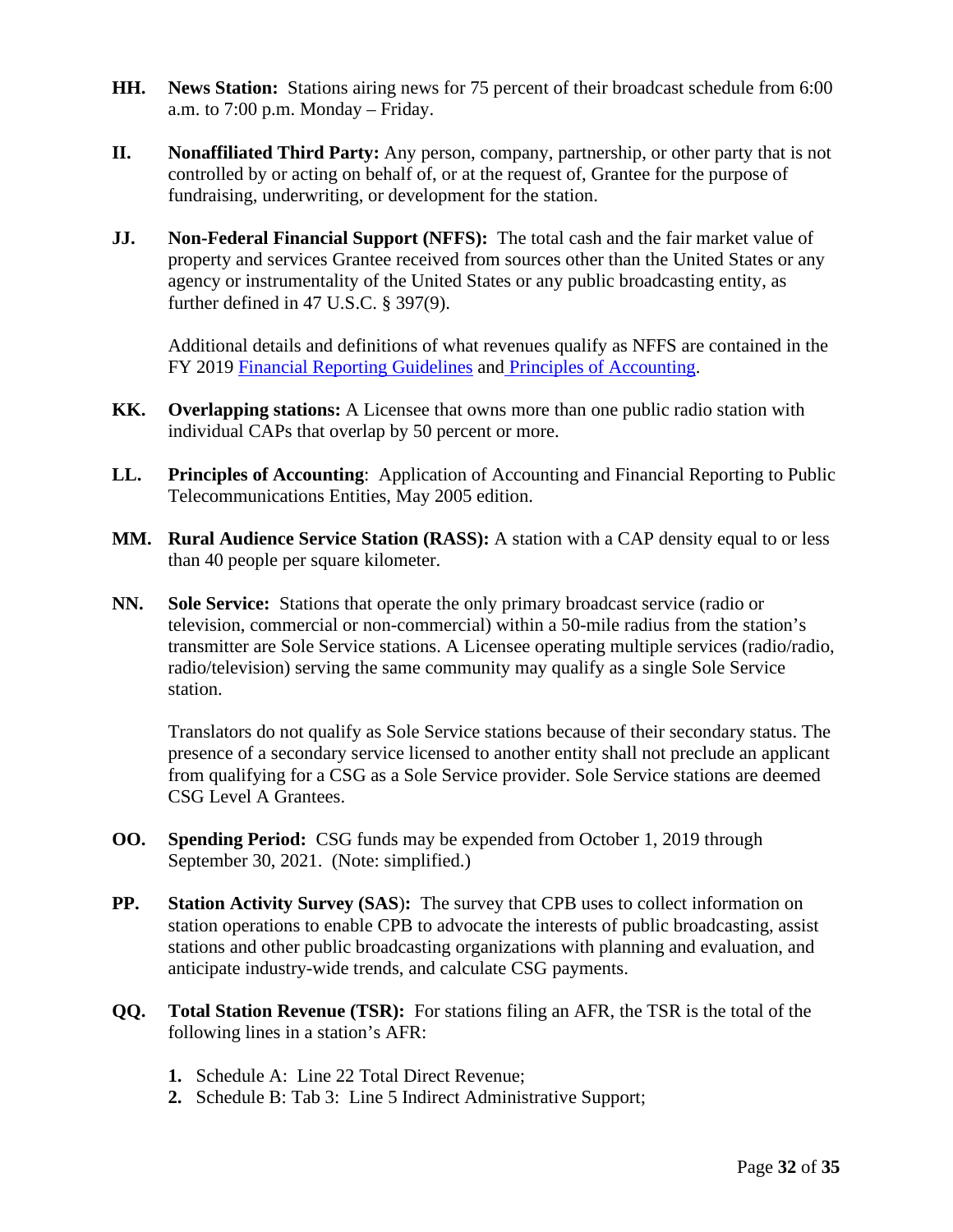- **3.** Schedule C: Line 6 Total In-Kind Revenue; and
- **4.** Schedule D: Line 8 Total In-Kind Revenue.

For stations filing an FSR, the TSR is the sum reported on Line 17 of Part 1of the station's FSR.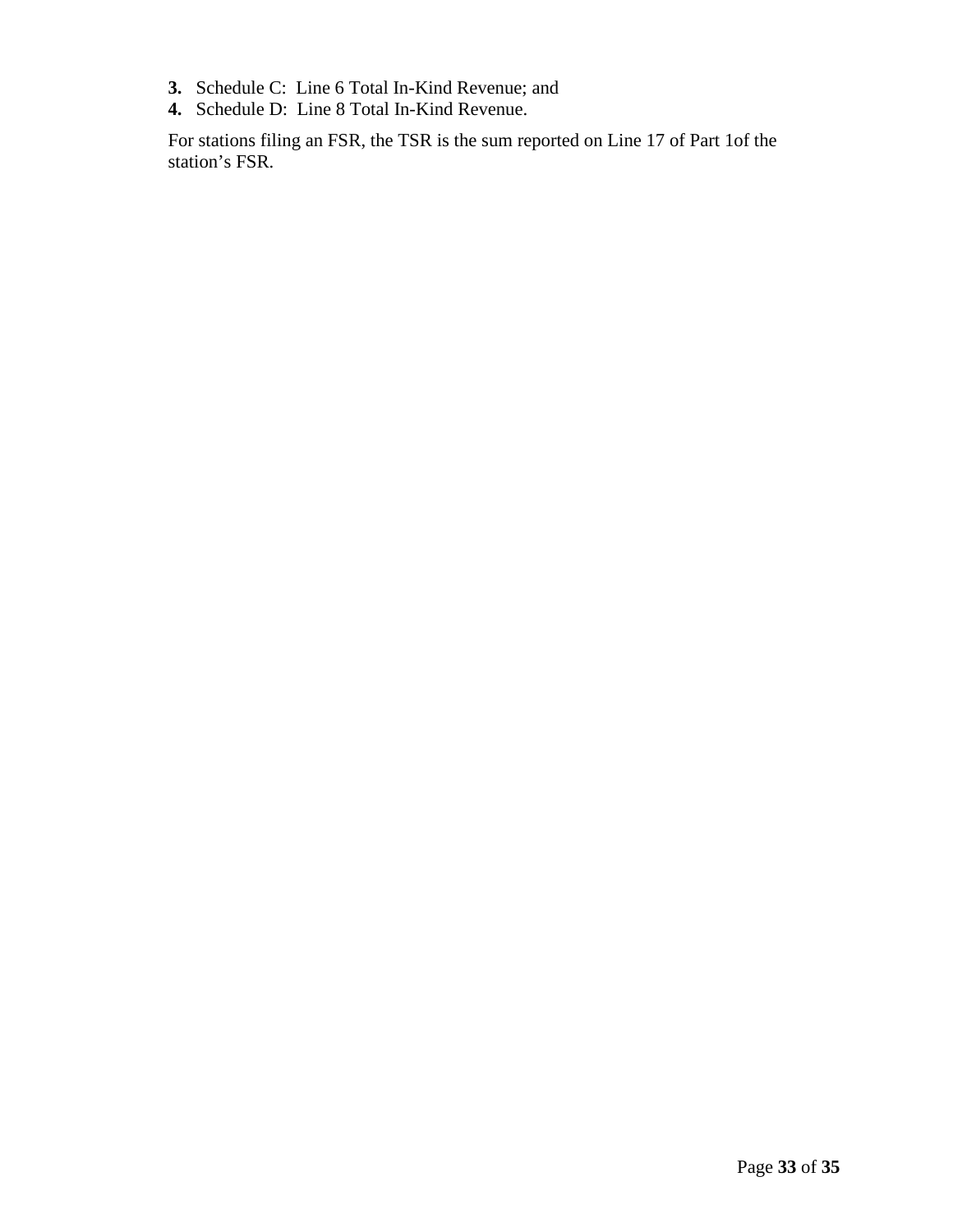# <span id="page-33-0"></span>**Exhibit A**

# **CSG-Related Documents**

Below is a list of documents that also govern Grantee's CSG

- 1. CSG Agreement and Certification of Eligibility;
- 2. Financial Reporting Guidelines;
- 3. Principles of Accounting; and
- 4. CSG Non-compliance Policy, January 2016

Grantees may be required to complete and submit to CPB the Transmitters and Translators Form to update station records.

Grantees that transfer their license to another CSG-qualified station must complete and submit to CPB for its approval, the CPB Consent to Assignment Agreement 2020 form.

If transferring a license to a non-CSG-qualified station, Grantee must complete and submit to CPB for its approval, the Radio Community Service Grant Qualified Licensee Approval form.